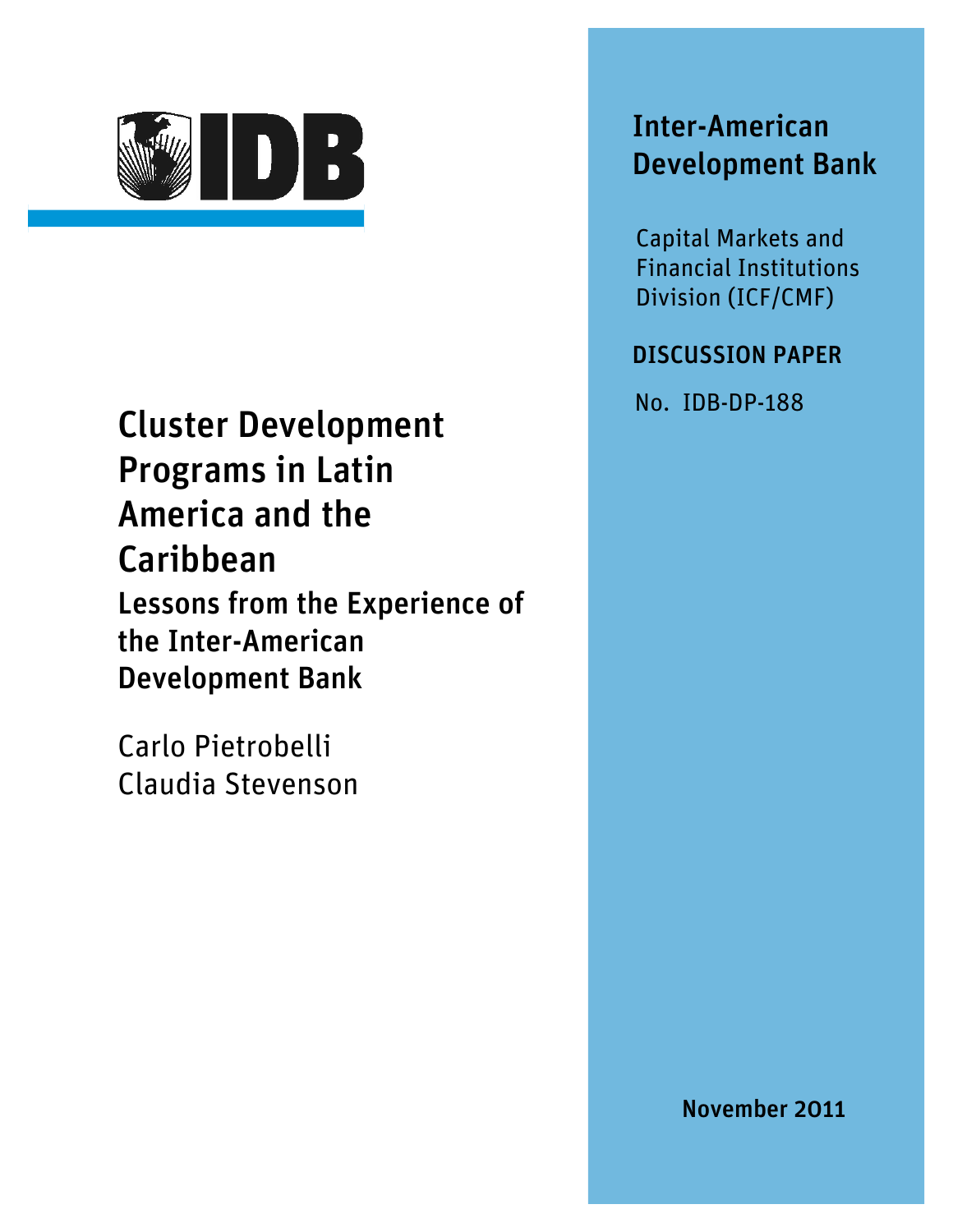# Cluster Development Programs in Latin America and the Caribbean

Lessons from the Experience of the Inter-American Development Bank

> Carlo Pietrobelli Claudia Stevenson

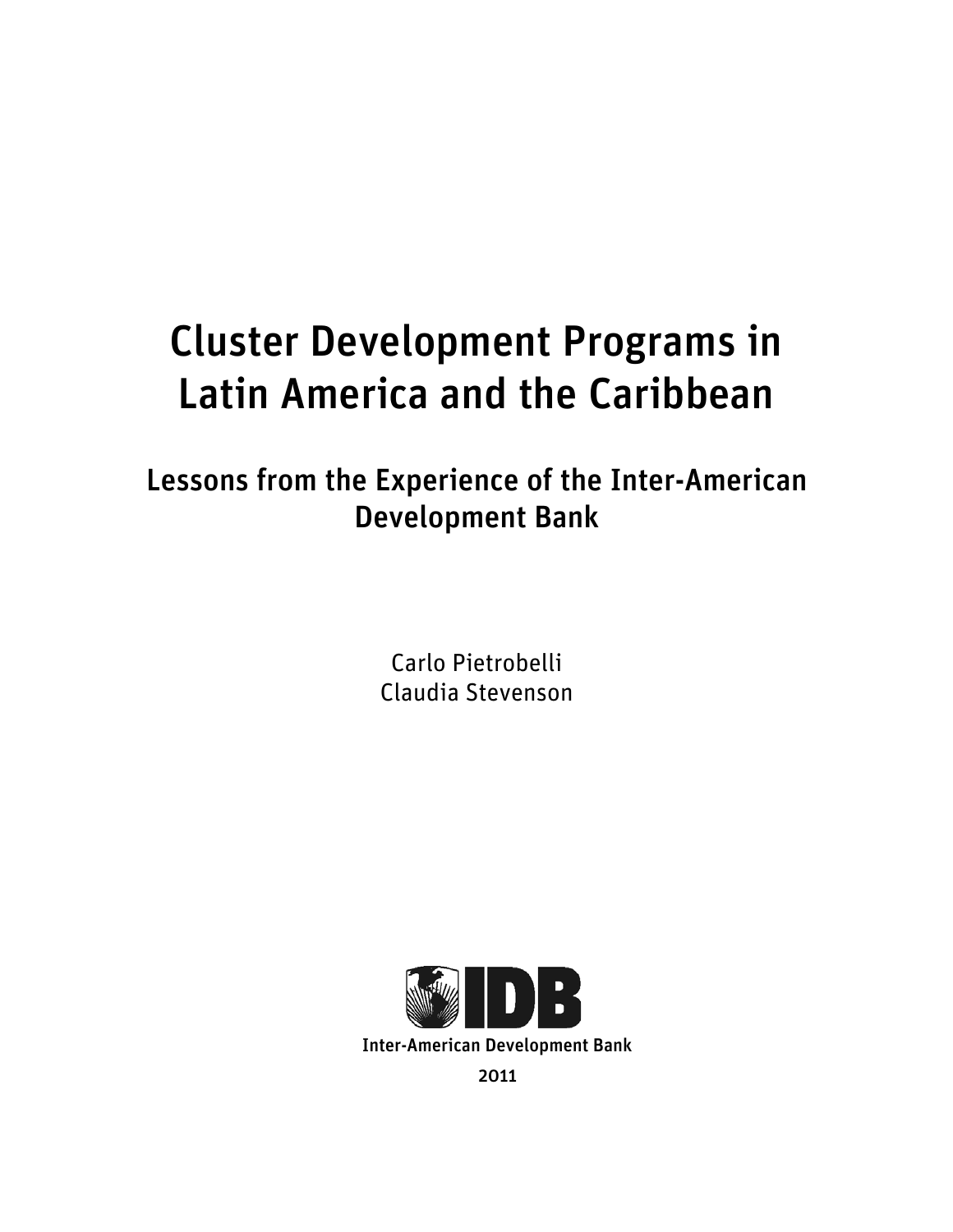#### http://www.iadb.org

The Inter-American Development Bank Discussion Papers and Presentations are documents prepared by both Bank and non-Bank personnel as supporting materials for events and are often produced on an expedited publication schedule without formal editing or review. The information and opinions presented in these publications are entirely those of the author(s), and no endorsement by the Inter-American Development Bank, its Board of Executive Directors, or the countries they represent is expressed or implied.

This paper may be freely reproduced.

Carlo Pietrobelli (carlop@iadb.org) Claudia Stevenson (claudiast@iadb.org)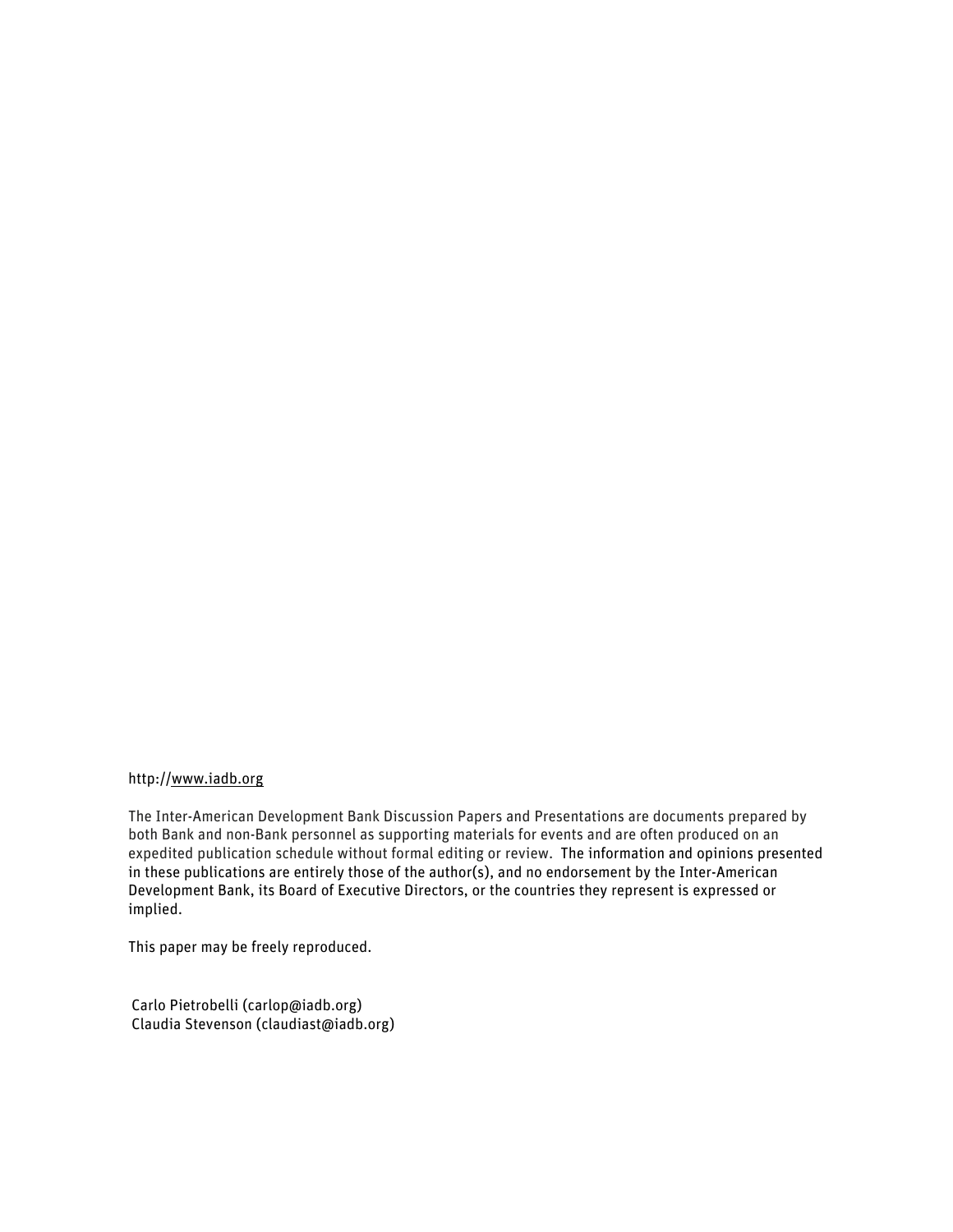#### **Abstract\***

National and local governments, international organizations and donors are increasingly using the instrument of cluster development programs (CDP) to promote economic development. This paper builds on the recent experiences of the Inter-American Development Bank (IDB) in financing and executing cluster development programs, explores their conceptual approach and actual practice, and learns some preliminary lessons. This preliminary review remarks that CDP offer remarkable development potential, provided that they are consistent with the whole system of private sector development policy support. They represent an important opportunity to remedy the coordination failures that constantly hinder the process of economic development.

Some specific lessons may be summarized as follows: (i) cluster development programs are often very diverse but usually share one common achievement: they have succeeded in creating public and private "institutional spaces" to negotiate, design and implement projects with shared benefits and externalities; (ii) in all these experiences governments have always taken the leadership to initiate the cluster programs and provide the tools and at least part of the financing; (iii) Cluster programs need to enjoy the highest possible Government priority and the coordination with other Government bodies and with other productive sectors is essential; (iv) Additional essential elements of the programs' success appear to be the involvement of the community and the private sector with the program since the initial design stages; (v) Institutional intermediaries between governments and actors have often helped manage and correct "apathy" and information gaps; (vi) As a result of the many CDP implemented in several regions in Latin America and the Caribbean, new capabilities to manage complex projects requiring governance, group decision-making, collective actions, complementarities and coordination have been created. Such experiences have helped put in place new public-public and public-private processes relevant to production and competitiveness.

**J.E.L codes**: L2, O22, O25

!!!!!!!!!!!!!!!!!!!!!!!!!!!!!!!!!!!!!!!!!!!!!!!!!!!!!!!!!!!!

**Keywords:** cluster development programs, policy evaluation, social network analysis

<sup>\*</sup> The authors thank Gregorio Arevalo, Gabriel Casaburi, Martin Chrisney, Marco Kamiya, Manuel Pacheco, Jose Jorge Saavedra, Maria Carina Ugarte and Claudia Suaznabar for their comments and inputs. This paper originated in a presentation given by Marco Kamiya at the Asian Development Bank in November 2010. Preliminary drafts were presented at the BNDES-CNI-IDB Conference in Rio de Janeiro, November 2010 and at UNIDO, Vienna, September 2011.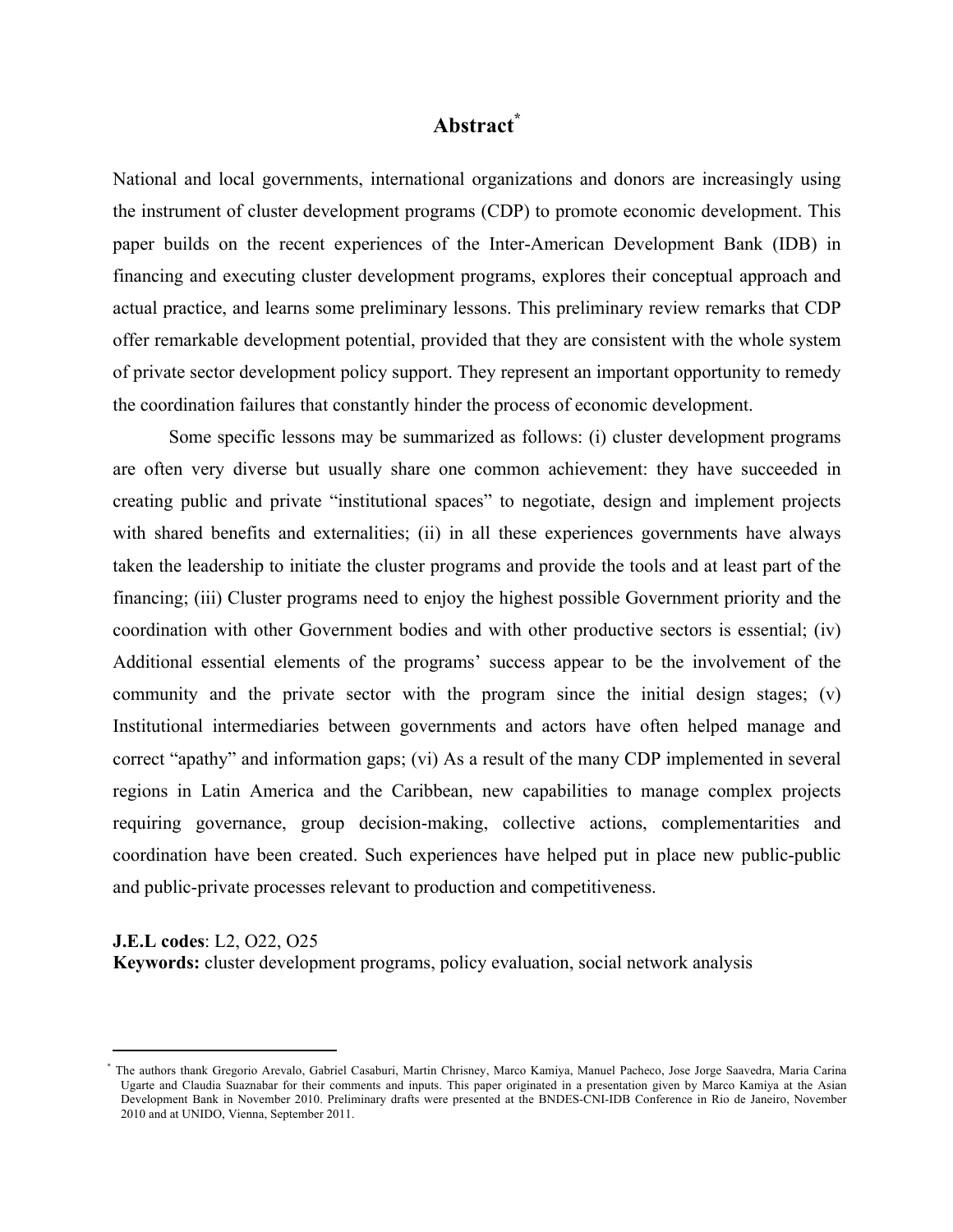#### **INTRODUCTION**

National and local governments, as well of international organizations and donors, are increasingly using the instrument of cluster development programs to promote economic development. This reflects the search for new models and practices to promote Private Sector Development (PSD), the discovery of an approach that was successful in some nowindustrialized countries, and the effort to translate these 'natural' successful experiences into actual programs and interventions.

In years of a very prudent approach to promote industrial development consistent with the paradigm of the Washington consensus, cluster development programs have in fact often represented the only alternative to carry out active productive development policies, or locallybased industrial policies. This has been accompanied by various developments, like the growing acknowledgement of the key role of the geography, of the local context and its specificities, and of the need for appropriate institutions and public-private interaction and dialogue advocated by different strands of literature (Aghion, 2011, Harrison and Rodriguez-Clare, 2010, Hausmann and Rodrik, 2003, Hausmann et al., 2007, Lin, 2010, Lin and Chang, 2009, Melo and Rodríguez-Clare, 2006, Niosi, 2011, Rodrik, 2004).

The purpose of this paper is to build on the Inter-American Development Bank's (IDB) experiences in financing and executing a series of cluster development projects, explore their conceptual approach and actual practice, and learns some preliminary lessons that may prove useful for future programs design and implementation.

#### **1. CONCEPTUAL APPROACH TO CLUSTER DEVELOPMENT PROGRAMS**

During the last two decades, a new approach towards small-scale industry in developing countries has gained ground, stimulated by the successful performance of the agglomerations of small and medium-sized industrial enterprises (SMEs) in the developed world and particularly in countries like Italy and Germany. The capability of clustered firms to be economically viable and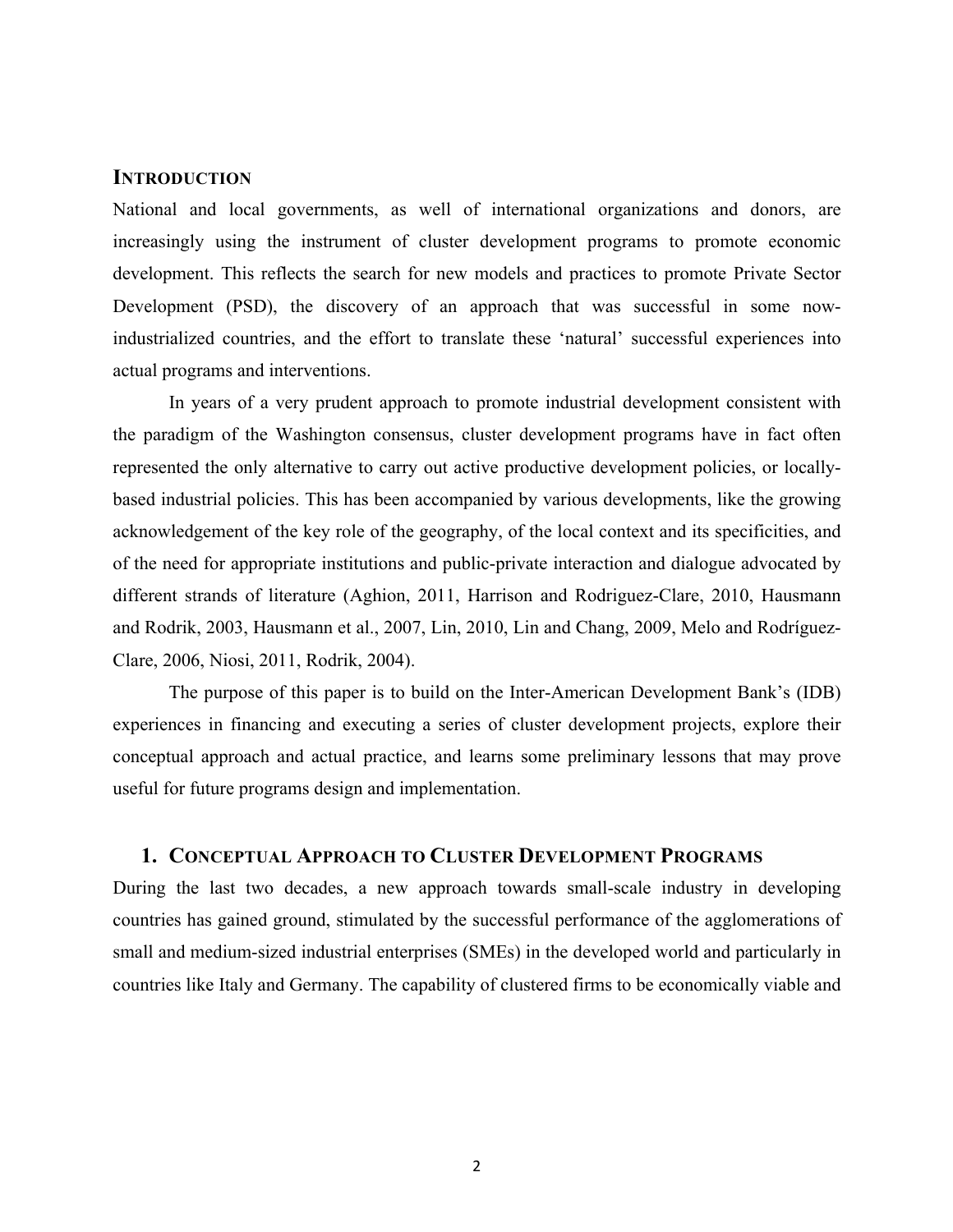strongly contribute to the growth process attracted a great deal of interest in development studies<sup>1</sup>.

This specialized economic literature has repeatedly stressed that firms, and notably small firms, do not suffer from their smaller size, but rather from isolation (Schmitz and Nadvi, 1999; Schmitz, 1995), and this justifies the attention to the issue of linkages that firms have with other firms and organizations. More specifically, firms relate to each other "horizontally", i.e. develop linkages with other firms at the same level of the value chain, or "vertically", i.e. develop linkages with buyers and input providers. In the former case, enterprises interact within clusters, whilst in the latter they may participate in value chains, often led by larger firms or buyers, sometimes operating at a global scale. The flow of knowledge and technology accessible through these linkages is tremendously important for SMEs in developing countries.

The literature on industrial clusters (originally called 'districts' in the Italian and German experiences) is huge and the definitions provided by the numerous scholars in various disciplines and regions of the world who have contributed to this debate are numerous. <sup>2</sup> However, it has been acknowledged that this growing stream of analyses – and later policies and programs – was sparked by Alfred Marshall's study of the British manufacturing towns during the industrial revolution, and his emphasis on external economies thereby generated (Becattini et al., 2009).

Among the stylized facts characterizing an industrial cluster, the specialization in related activities and the geographical concentration of SMEs are a rather common phenomenon in developing countries, with a wide range of cases by now documented in the literature.<sup>3</sup> Obviously, the existence of a critical mass of specialized and agglomerated activities, in a number of cases even with strong historical roots, does not necessarily imply that these clusters share all the other stylized facts that identify the original Marshallian type of district. Nonetheless, clustering can be considered as a major facilitating factor for a number of reasons (which may or may not occur all the time): division of labor and specialization, the emergence of a wide network of suppliers; the appearance of agents who sell to distant national and international markets; the emergence of specialized producer services; the materialization of a

!!!!!!!!!!!!!!!!!!!!!!!!!!!!!!!!!!!!!!!!!!!!!!!!!!!!!!!!!!!!

<sup>1</sup> See for instance Schmitz, 1995, Rabellotti, 1997 and the two special issues of *World Development* edited by Humphrey (1995) and Nadvi and Schmitz (1999).

<sup>&</sup>lt;sup>2</sup> Markusen (1996) broadening the definition of industrial district discusses four types of districts. In the "satellite platform" type, consisting of a congregation of branch facilities of externally based multi-plant firms, she acknowledges the importance of external linkages. Guerrieri et al., 2001, further develop this approach and apply it to clusters in Italy and Taiwan.

<sup>&</sup>lt;sup>3</sup> See for example in Africa Oyelaran-Oyeyinka and McCormick, 2007, in India Das, 2005, and Pietrobelli, 2008, in Brazil Cassiolato et al., 2003, in Asia Yusuf et al., 2008,and Zeng, 2010, and in Latin America Pietrobelli and Rabellotti (2007 ) and Giuliani et al., 2005.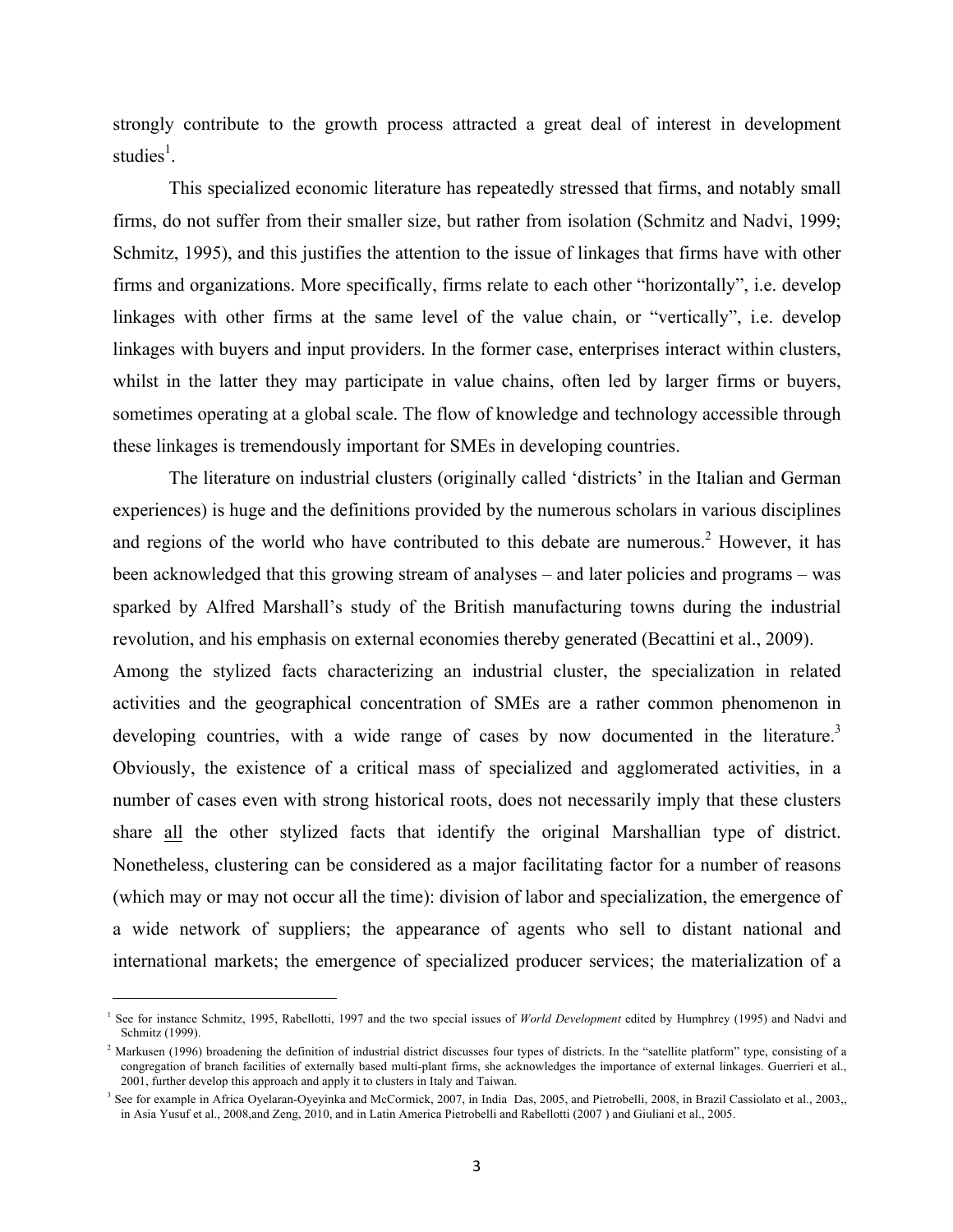pool of specialized and skilled workers; the formation of business associations. In addition, the relationships based on mutual trust and shared values increase the social capital of the industry, and this may frequently occur in more advanced and sophisticated clusters.

To capture the positive impacts of these factors on the competitiveness of firms located in clusters, Schmitz (1995) introduced the concept of "*collective efficiency*" defined as the competitive advantage derived from local external economies and joint action. Clustering offers opportunities for powerful externalities that may be appropriated by the SMEs in the cluster, and fosters the development of joint actions among local actors.

The concept of *external economies* was first introduced by Alfred Marshall in his *Principles of Economics* (1920) when he wrote about economies external to the firm but internal to the district.<sup>4</sup> In industrial clusters the most common external economies are:

- a. The creation of a market for specialized skilled labor;
- b. The creation of a market for inputs, machinery and specialized inputs (increased availability, competition on price, quality and service) allowing a fine division of labor;
- c. Improved market access;

!!!!!!!!!!!!!!!!!!!!!!!!!!!!!!!!!!!!!!!!!!!!!!!!!!!!!!!!!!!!

d. Easy access to specialized knowledge on technologies and market and rapid dissemination of information.

However, together with the incidental, occasional external economies that enhance the competitiveness of industrial clusters, another deliberate force is also at work, namely *consciously pursued joint action* (Schmitz, 1999b). Such joint action can be of three different types (Nadvi, 1999):

- Joint action within vertical linkages: including backward ties with suppliers and subcontractors and forward ties with traders and buyers;
- Joint action within bilateral horizontal linkages between two or more local producers. This can include joint marketing of products, joint purchase of input, order sharing, common use of specialized equipment, joint product development and exchange of know-how and market information;

<sup>&</sup>lt;sup>4</sup> External economies can be defined as positive or negative unpaid, out of the market rules, side-effects of the activity of one economic agent on other agents.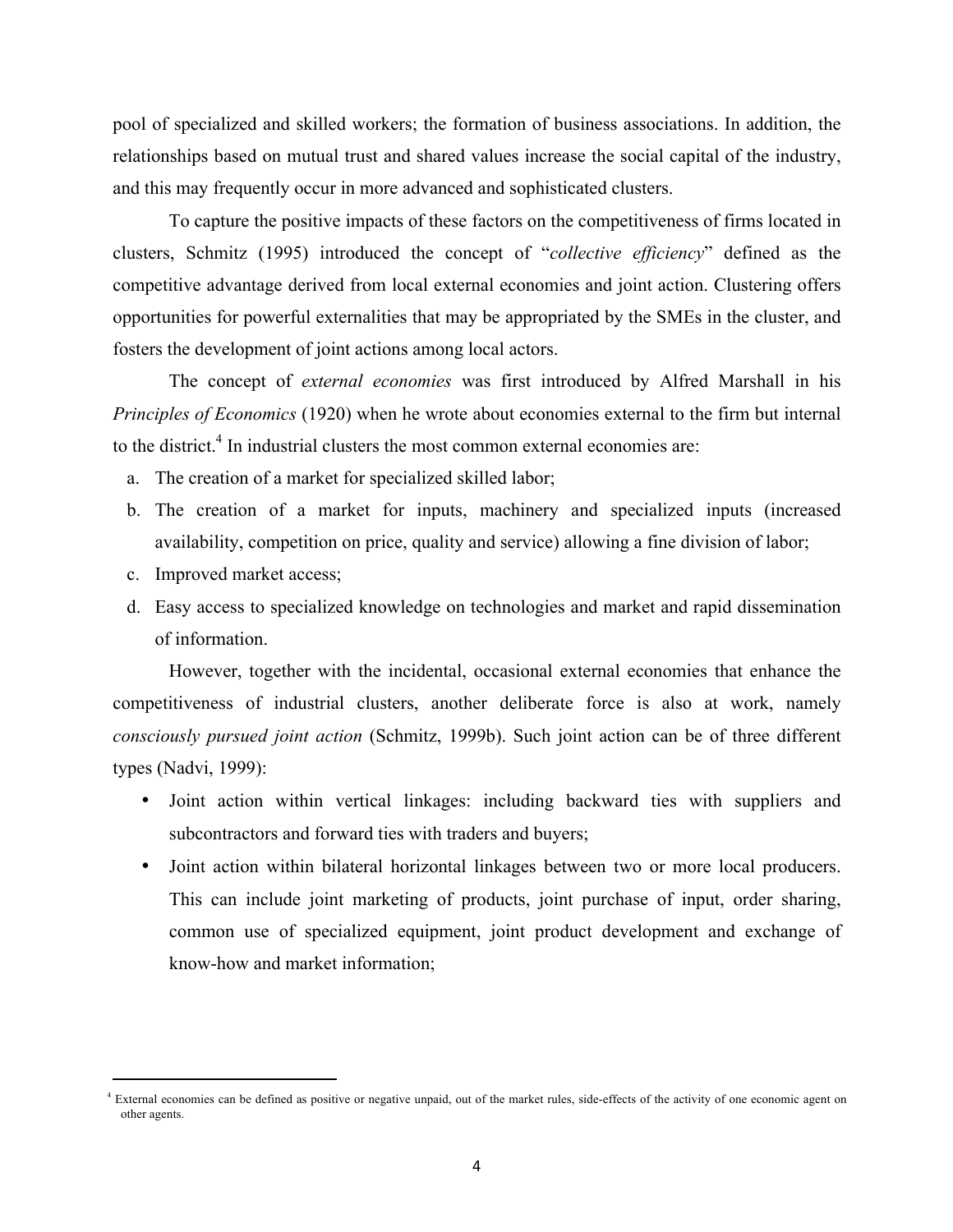• Joint action within multilateral horizontal linkages among a large number of local producers, particularly through cluster-wide institutions. This includes co-operation in business associations and business development service centers.

The combination of incidental external economies and of the effects of active cooperation defines the degree of collective efficiency of a cluster.

| <b>Table 1. ATtypology of Joint Actions in Enterprise Clusters</b> |                                                                                                                                                                             |                                                                                                       |  |  |  |  |  |
|--------------------------------------------------------------------|-----------------------------------------------------------------------------------------------------------------------------------------------------------------------------|-------------------------------------------------------------------------------------------------------|--|--|--|--|--|
| No. of<br>Firms                                                    | <b>Horizontal</b>                                                                                                                                                           | <b>Vertical</b>                                                                                       |  |  |  |  |  |
| Many                                                               | Territorial Agreements/projects<br>Cooperation in business associations, Joint<br>participation to trade fairs, collective<br>provision of business development<br>services | Sectoral Agreements or projects<br>backward with providers, and forward<br>with traders and customers |  |  |  |  |  |
| <b>Few</b>                                                         | Horizontal Networks<br>Joint purchase of inputs, sale with a<br>common brand                                                                                                | Vertical Networks (sometimes within<br>value chains)                                                  |  |  |  |  |  |
| Source: Adapted from Nadvi, 1995                                   |                                                                                                                                                                             |                                                                                                       |  |  |  |  |  |

From what it has been said so far it is clear that the analysis of industrial clusters is centred on the role of intra-cluster vertical and horizontal relationships generating collective efficiency. Therefore, the analysis of clusters focuses on the resources locally available, and on the interactions among firms and with local institutions. However, clusters do not prevent from exploiting also the opportunities for upgrading and competitiveness offered by the relationships with external actors. The recent changes in production systems, distribution channels and financial markets, accelerated by the globalization of product markets and the spread of information technologies, suggest that global value chains (GVCs) also matter for cluster and enterprise development.<sup>5</sup> Thus, it has been observed that operating in clusters and networks may importantly enhance small firms' potential to benefit from interacting with global value chains (Pietrobelli and Rabellotti, 2007).

In sum, we may highlight several advantages to apply a cluster development program in Latin America and the Caribbean. More specifically, in the new trend that is more favorable to carefully designed and implemented policies to promote the productive sector through a useful

!!!!!!!!!!!!!!!!!!!!!!!!!!!!!!!!!!!!!!!!!!!!!!!!!!!!!!!!!!!!

<sup>&</sup>lt;sup>5</sup> Markusen (1996) broadening the definition of industrial district discusses four types of districts. In the "satellite platform" type, consisting of a congregation of branch facilities of externally based multi-plant firms, she acknowledges the importance of external linkages. Guerrieri et al., 2001, further develop this approach and apply it to clusters in Italy and Taiwan.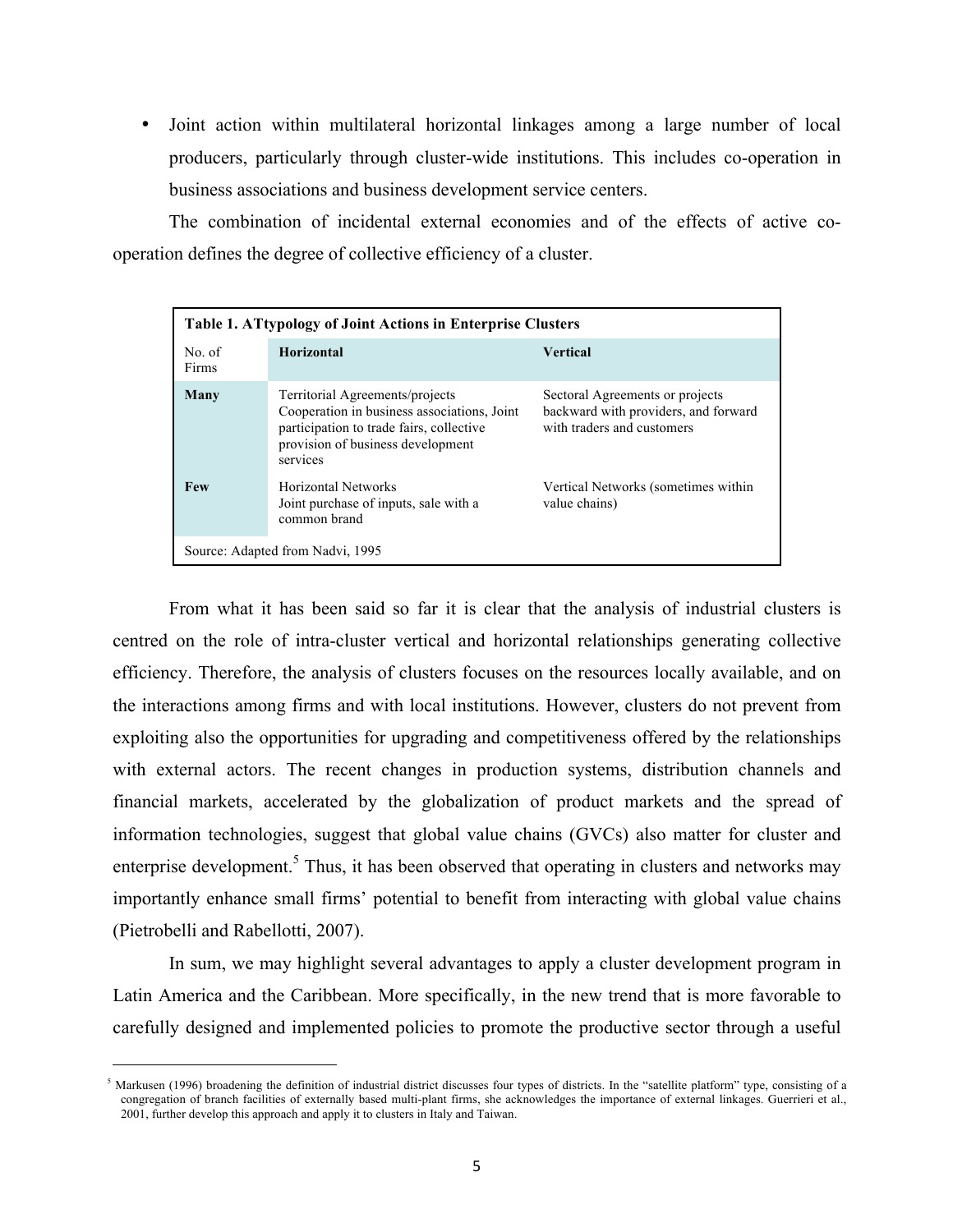public-private interaction rather than top-down Government initiatives designed and managed by the Public Administration, cluster programs represent powerful opportunities for better coordination of inter-firm and inter-institution programs and actions (Pietrobelli, 2012). In addition, cluster programs are good vehicles to strengthen dialogue and develop institutional capacity at the local level, and provide a straightforward mechanism to combine short-term policy goals with a long-term vision of participatory and sustainable development.

#### **2. THE IDB EXPERIENCE**

#### **2.1. GENERAL EXPERIENCE OF THE BANK IN THE REGION**

The Inter-American Development Bank has a rich experience implementing cluster development projects in Latin American and the Caribbean covering several countries and subnational regions and provinces, exceeding US\$300 worth of investments in the last decade (Table 1). In what follows, we try to describe the main features and draw the main lessons learned from the Bank's experience in the region.



**Figure 1. Locations of Cluster Development Programs**

In terms of operational implications, the IDB has often used a case by case approach to define clusters, adapting Porter's original definition of cluster as "a geographically proximate group of interconnected companies and associated institutions in a particular field, linked by commonalities and complementarities." (Porter, 2008). This reflects the fact that in some

**Source: Authors' elaboration**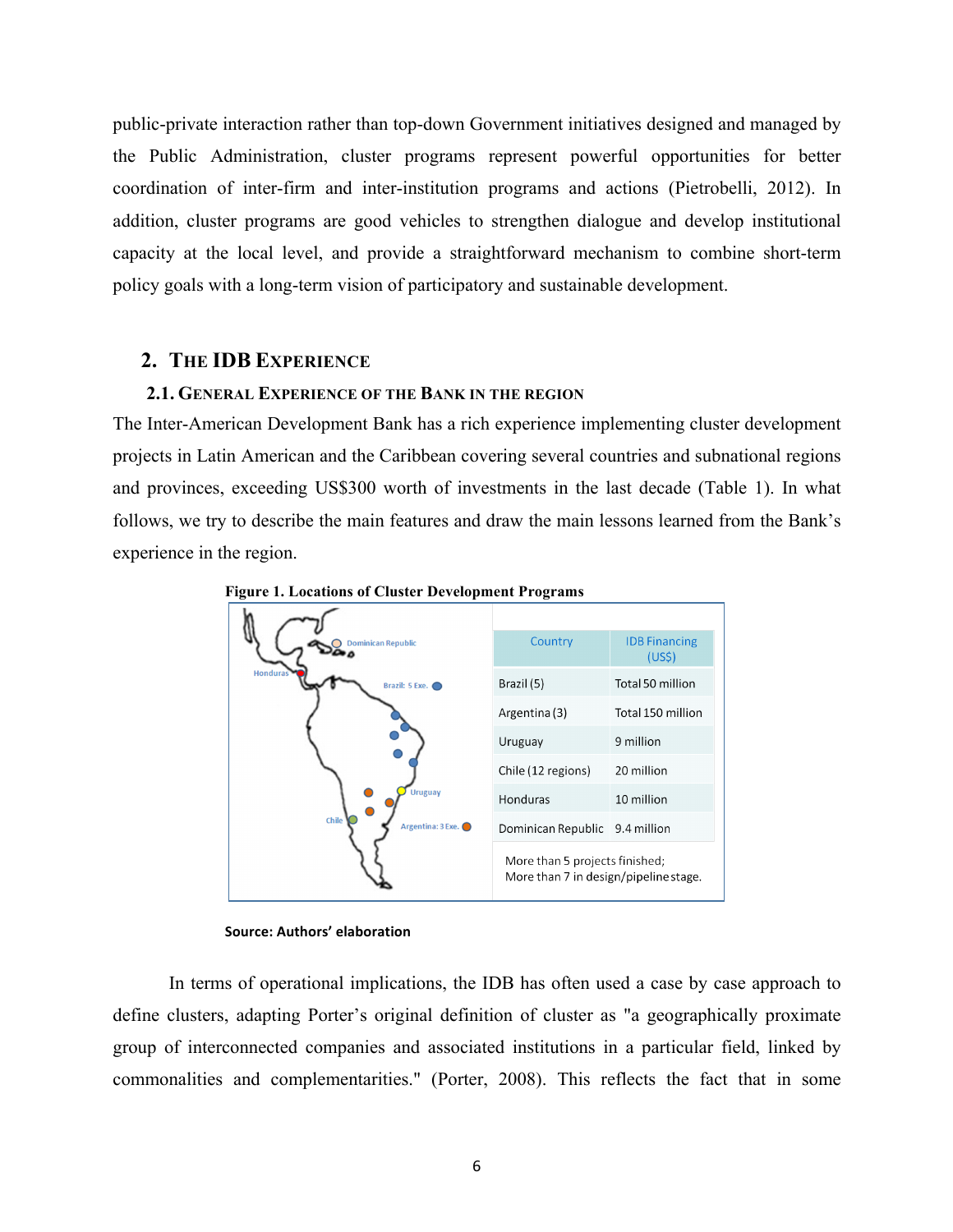countries the term cluster and value chain are used interchangeably whereas in others there is an important distinction between the two. Thus, to the aim of defining and implementing cluster development programs, the IDB defines "Cluster" as productive agglomerations aiming at exploiting local linkages to generate and strengthen competitive advantages.

The Bank's activity in the area of clusters in the region comprises a set of widely different countries in terms of geographical size and diversity, size of the economy and level of decentralization, ranging from the largest countries in the Southern cone with high institutional capacity at both the national and sub national levels, to the smaller countries in Central America and the Caribbean with less versed institutions. Table 2 shows the main programs that the Bank has been implementing up to date. Every individual program was crafted to respond to the particular requirements of the country or region, and therefore reflects these differences and idiosyncrasies, although the objective of promoting competitiveness through enterprise clusters remains the common thread in all programs.

#### **2.2.TYPOLOGY OF PROGRAMS**

Cluster programs are executed by the Bank either at the national level or directly at the local (i.e. sub-national, regional, state, provincial) level – depending on the different institutional setting). In larger countries, such as Argentina and Brazil , the Bank designs and implements operations directly with the sub-national authority. In smaller countries, such as Ecuador or Central American countries, the counterpart is the national government that subsequently directs and implements the program in a selected region.

In addition, only few programs are so-called "hard" programs that involve large investments in supporting infrastructure such as roads and logistics for the cluster, while most programs are mainly "soft" programs targeting the institutional strengthening of the cluster and of its key stakeholders. In "hard" interventions the clusters selected in the program help direct and prioritize investments.

Most programs include both "horizontal" and "vertical" actions. Horizontal actions are directed at the provision of collective public goods that will benefit the region as a whole, such as infrastructure, provision of basic services, human capital formation, and regulatory reforms among others. Vertical actions are directed at the provision of collective goods and services for the strengthening of the selected clusters and their firms through technical assistance.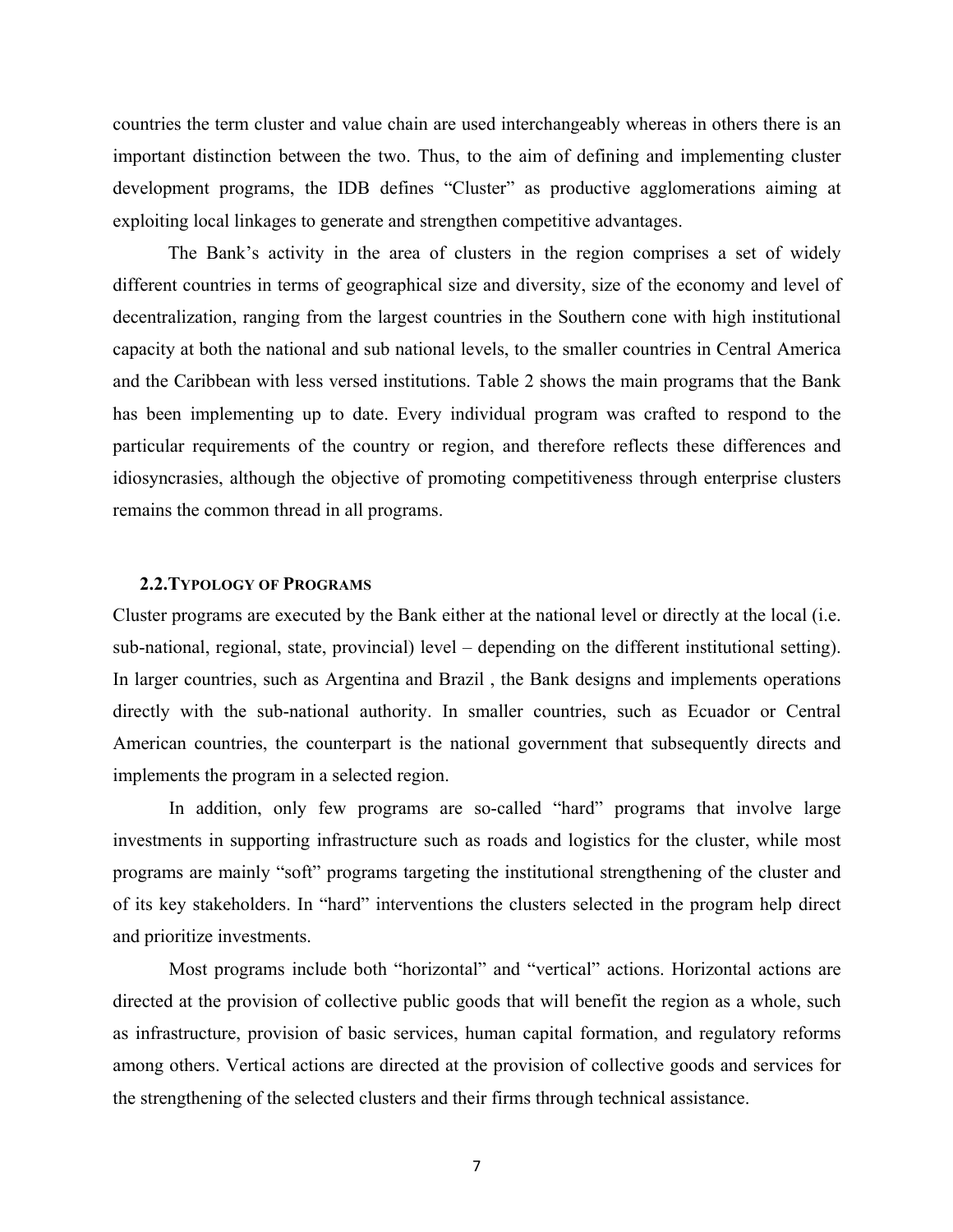In an effort to categorize the IDB cluster initiatives listed in table 2, we may group programs sharing the following features. Thus, some programs mainly include the strengthening of selected clusters to explicitly address market failures faced by enterprises and better coordinate policies and (public and private) institutions (e.g. most programs in Brazil). Some programs aim at better coordination and decentralization of private sector development policies, enhancing public-private dialogue through cluster programs (e.g. *Agencias de Desarrollo Productivo*, ADRs in Chile)

|                         | Table 2. Cluster Development Programs at IDB |                                                                                             |                         |                                  |            |                |  |  |
|-------------------------|----------------------------------------------|---------------------------------------------------------------------------------------------|-------------------------|----------------------------------|------------|----------------|--|--|
|                         | Country                                      | <b>Project Name</b>                                                                         | <b>Approval</b><br>Date | <b>Amount (US\$)</b><br>million) |            | % Disbursed    |  |  |
|                         |                                              |                                                                                             |                         | <b>Total</b>                     | <b>IDB</b> | At Aug.2011    |  |  |
| $\mathbf{1}$            | Uruguay                                      | Competitividad de Conglomerados y Cadenas<br>Productivas                                    | 2006                    | 9.0                              | 9.0        | 54.40          |  |  |
| $\mathbf{2}$            | Haiti                                        | Competitividad de Negocios y Apoyo a Clusters                                               | 2008                    | 0.3                              | 0.3        | $\overline{a}$ |  |  |
| $\overline{\mathbf{3}}$ | Ecuador                                      | Desarrollo de un Programa de Mejoramiento de la<br>Competitividad                           | 2003                    | 0.3                              | 0.3        | 99.00          |  |  |
| 4                       | Guyana                                       | PEF:GY-L1006 Support for Competitiveness<br>Program                                         | 2005                    | 0.8                              | 0.8        | 92.00          |  |  |
| 5                       | <b>Brazil</b>                                | Competitividad Sistemas Productivos Locales São<br>Paulo                                    | 2007                    | 20.0                             | 10.0       | 3.00           |  |  |
| 6                       | <b>Brazil</b>                                | Apoyo a la Competitividad de APLs del Estado de<br>Minas Gerais                             | 2009                    | 16.7                             | 10.0       | 10.00          |  |  |
| $\overline{7}$          | <b>Brazil</b>                                | Producción y Difusión de Innovaciones<br>Competitividad Clusters Estado Pernambuco          | 2009                    | 16.7                             | 10.0       | $\overline{a}$ |  |  |
| 8                       | <b>Brazil</b>                                | Programa de Fortalecimiento de la Actividad<br>Empresarial del Estado de Bahía              | 2006                    | 16.7                             | 10.0       | 31.00          |  |  |
| 9                       | Paraguay                                     | PROCOLE II (Competitividad del Sector Lechero<br>del Paraguay)                              | 2010                    | 2.93                             | 1.52       |                |  |  |
| 10                      | Guatemala                                    | Programa de Apoyo a Inversiones Estratégicas y<br>Transformación Productiva                 | 2006                    | 29.0                             | 29.0       |                |  |  |
| 11                      | Argentina                                    | Modernización Productiva de la Provincia de Río<br>Negro                                    | 2003                    | 86,5                             | 51,9       | 31,00          |  |  |
| 12                      | Argentina                                    | Programa de Competitividad del Norte Grande                                                 | 2008                    | 20,0                             | 16,0       | 13,00          |  |  |
| 13                      | Argentina                                    | Programa de Crédito Desarrollo Producción y<br>Empleo Provincia San Juan                    | 2006                    | 53,0                             | 32,6       | 59,00          |  |  |
| 14                      | Chile                                        | Programa de Agencias Regionales de Desarrollo<br>Productivo                                 | 2006                    | 40,0                             | 20,0       | 60,50          |  |  |
| 15                      | Dominican<br>Republic                        | Programa de Desarrollo de Ventajas Competitivas                                             | 2003                    | 13,5                             | 9,4        | 100,00         |  |  |
| 16                      | Honduras                                     | Programa para el Fomento de la Competitividad<br>Empresarial y Gestión de Comercio Exterior | 2003                    | 11.2                             | 10.0       | 97.2           |  |  |
| 17                      | Panama                                       | Programa para el Fomento de la Competitividad                                               | 2002                    | 10.0                             | 7.0        | 95.1           |  |  |
|                         | <b>Total</b>                                 |                                                                                             |                         | 363.330                          | 237.820    |                |  |  |

**Source: Authors' elaboration**

Other IDB cluster promotion programs focus primarily on the enhancement of publicprivate dialogue for PSD, and are often embedded in "policy-based loans", within a larger package of policies and programs where the financing is contingent upon the Government's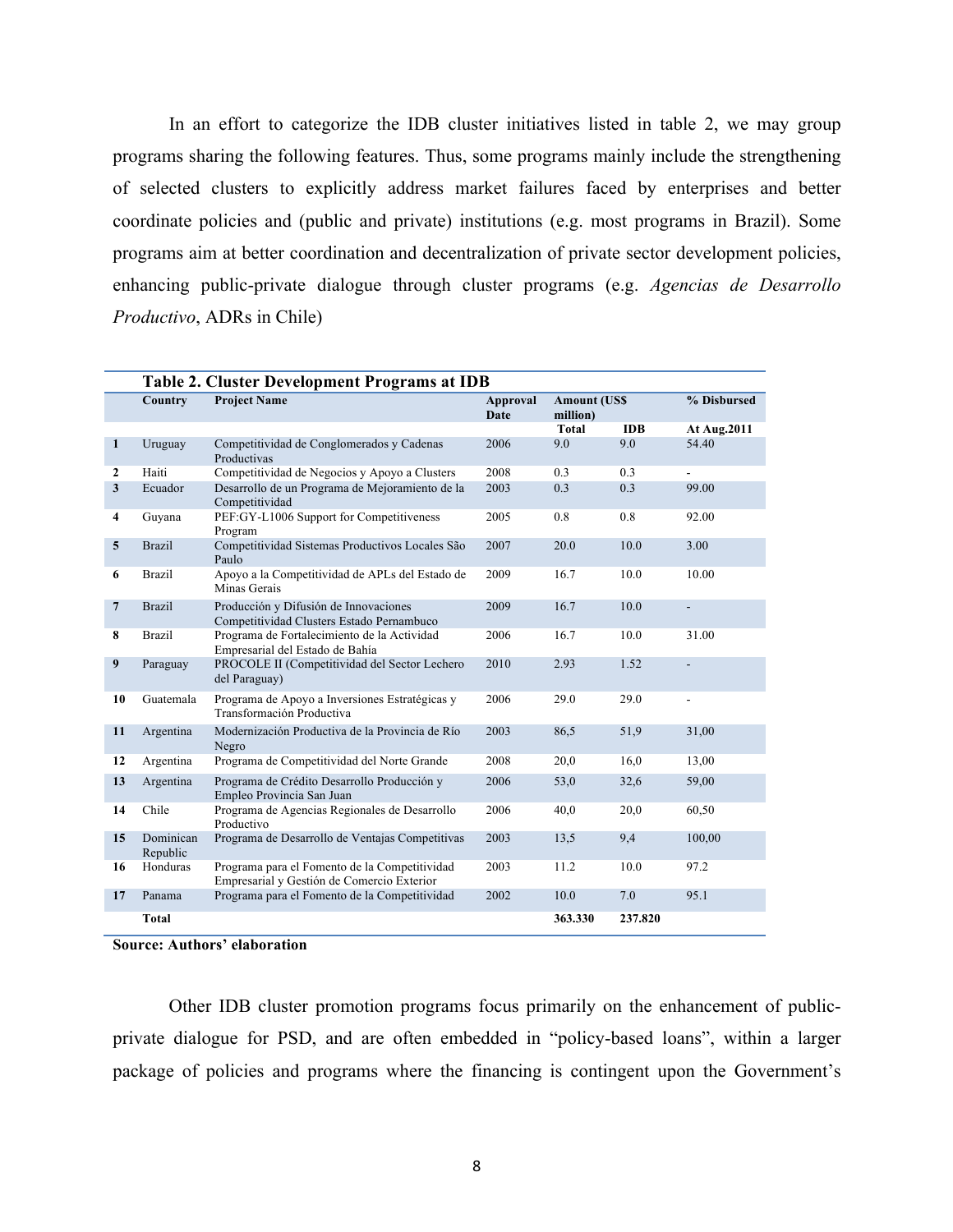fulfillment of several pre-defined conditions (e.g. Panama, Guyana). In these cases, specific cluster programs often represent 10 to 20 percent of total resources lent.

#### **3. MAIN CHARACTERISTICS OF A CLUSTER PROGRAM**

The goal of a cluster development program is to improve competitiveness and local businesses performance in a region, and foster access to local and regional markets with a strategic approach that involves cooperation between firms. The main underlying theme in a cluster competitiveness program is that firms, particularly small firms with limited access to resources, will be able to thrive in the global environment through cooperation and joint actions, achieving results as a group in a way that would be impossible to achieve through individual actions. Other objectives typically considered include poverty reduction and increased employment, with an emphasis on high quality and sustainable employment in industries that do not hinder the quality of life or the environment (Nadvi and Barrientos, 2004). Cluster programs usually target small firms, but large firms are also involved in their possible role of catalysts of change and cooperation. In many cases, large firms are indeed key actors for providing productive linkages to SMEs.

The approach, however, raises many questions on how to improve productivity for a certain type of sectors, how to deal with the market risk, how to select more mature sectors vs. new sectors with a high potential, but low track record and higher risks. The issues of informality and the best participation of microenterprises and vulnerable groups (such as gender, minorities, etc) and of the distinction between rural and urban clusters, also need to be tackled while designing an intervention. In addition, the balance between the interventions aimed at selected clusters vs. actions that benefit the region and adopt a local economic development focus is often a critical issue. Finally, there may be the case of cluster fostering all businesses as a whole or rather discriminating (favoring to a different extent) some firms within the cluster due to the structural change that the intervention induces. This is another delicate issue that needs to be carefully addressed before and during the project.

#### **3.1 STAGES OF A TYPICAL IDB CLUSTER PROGRAM**

One of the main aspects that define a cluster project is the intense research, analysis and consultations that take place during the design phase. The issues of the selection of clusters, and the identification of key stakeholders, including key actors of the private sector, such as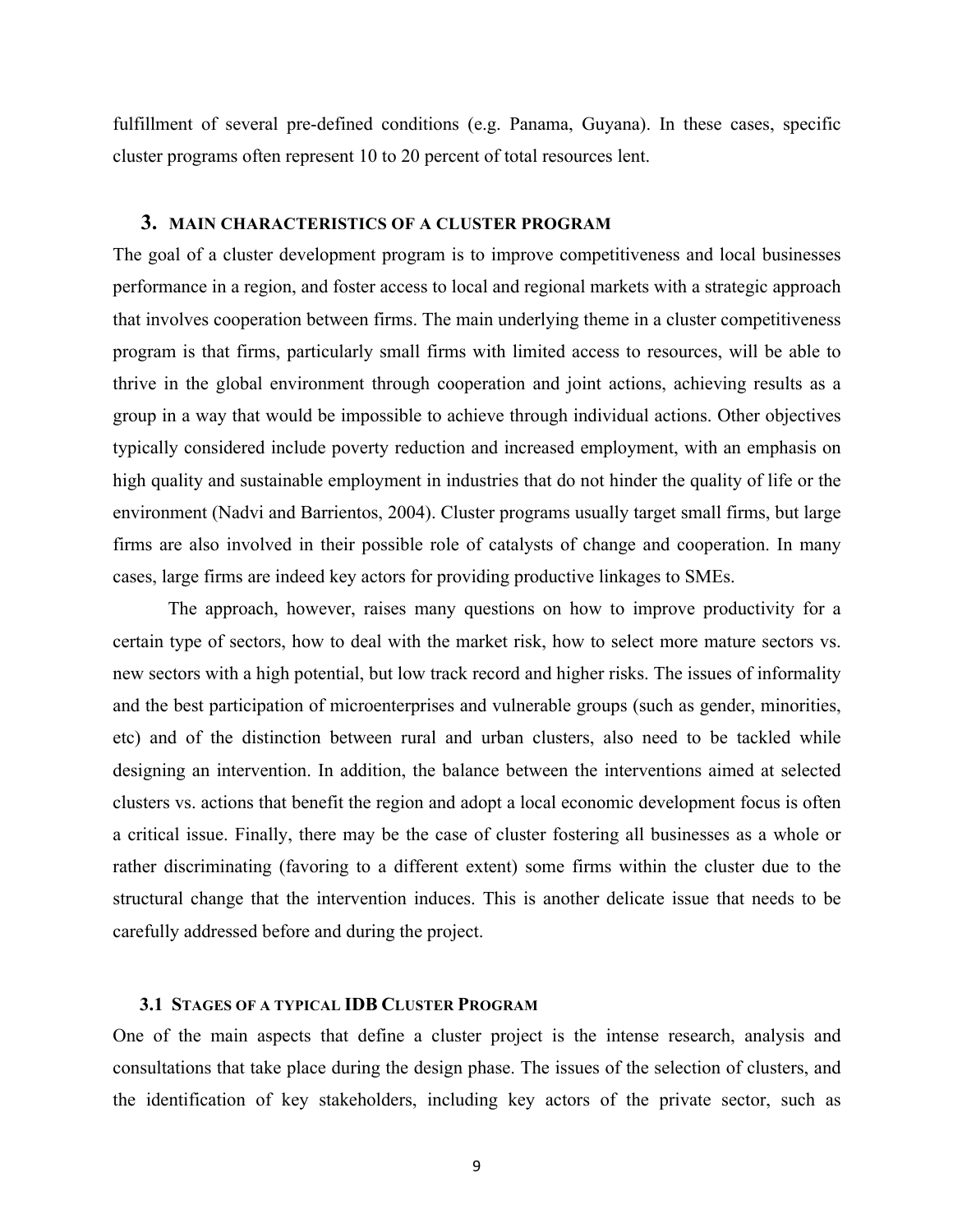visionary entrepreneurs and local leaders, civil society and committed public officials at either the national or local level or both, are essential in this phase. Once the selection of the strategic clusters has taken place, a process of workshops and consultation starts. The workshops are done at various levels, usually at the regional level to discuss the clusters and sectors to be addressed, and then in each cluster to discuss the priorities and the strategic actions for each cluster. During the diagnostics stage analytical work and validation with stakeholders is carried out to identify the main bottlenecks for the industry's competitiveness and for the individual firms.

A careful identification and selection of visionary business leaders is often one of the issues that will guarantee the success in the implementation of the program, as well as extensive participation of the community in creating a common vision for the region. In addition, an external perspective of the global trends in the industry offered by international experts will bring additional knowledge and awareness to help shape the long term vision of the cluster.

The second step is to define the governance of the program, creating institutional space for public – private dialogue both at the program level and at the level of each cluster. In this regard, the institutional capacity of the public institutions for promoting this type of programs, both at the local and at the national level, the coordination and support mechanisms between local and national levels, the degree of active participation and coordination with the private sector, and the structure and technical capacities of the local industries are all crucial conditions for success.

A more detailed analysis of each cluster is carried out, identifying main gaps, benchmarking with other sector and industries in comparable countries and defining the main actions to be carried out. During the implementation of the program, the main actions identified for each cluster are supported, with the caveat that these are actions that collectively benefit the group and not only the individuals firms. The underlying idea is to correct the failures that emerge in specific markets and in the coordination of private and public actions. In order to maximize the impact of the joint action a series of horizontal activities to improve the business climate are usually addressed as well. These may range from solving regulatory bottlenecks to start and manage a firm, to investing in key infrastructures to reduce the market access costs, or to implementing a training program that improves the workforce capacity to serve the local industry. The typical stages are shown in Figure 2.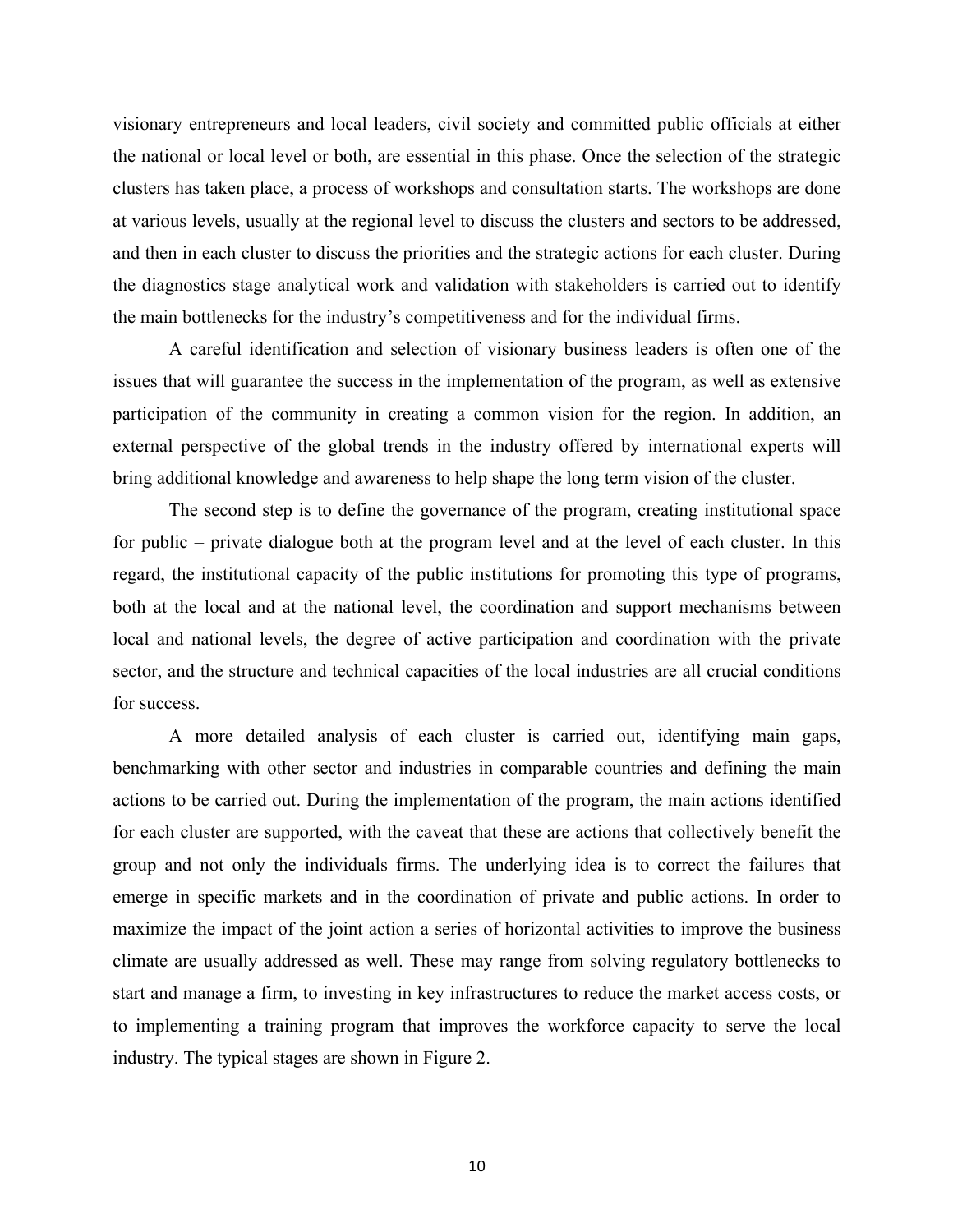

**Source: Authors' elaboration**

#### **3.2. COMPONENTS OF A CLUSTER PROGRAM**

The components of the various cluster development programs vary according to the specific programs' objectives, which, in addition to aiming to improve the competitiveness of a selection of clusters and productive chains, may have broader objectives such as improving the competitiveness of the region, promoting economic development and enhancing the climate for business activities (Table 3).

| Table 2: Typical Components of a Cluster Program |                                                                                           |  |  |  |  |
|--------------------------------------------------|-------------------------------------------------------------------------------------------|--|--|--|--|
| <b>Component</b>                                 | <b>Description</b>                                                                        |  |  |  |  |
| Clusters/value chains analysis and               | Analysis of the economic activities and potential of the regions<br>$\circ$               |  |  |  |  |
| selection                                        | Identification of clusters and value chains to be supported<br>$\circ$                    |  |  |  |  |
|                                                  | Development of Competitiveness Enhancements Plans<br>$\circ$                              |  |  |  |  |
| Institutional Strengthening of                   | Analysis of Institutional framework at the national/regional level<br>$\circ$             |  |  |  |  |
| agencies in charge of promoting                  | Identification of agencies with the potential to promote and implement the<br>$\circ$     |  |  |  |  |
| cluster development and                          | program.                                                                                  |  |  |  |  |
| competitiveness                                  | Institutional strengthening activities, <i>i.e.</i> training, methods, manuals<br>$\circ$ |  |  |  |  |
| Strengthening Clusters/value chains              | Implementation of Competitiveness Enhancement Plans for each program<br>$\circ$           |  |  |  |  |
| Promote business cooperation and                 | Workshops to promote a culture of cooperation<br>$\circ$                                  |  |  |  |  |
| integration                                      |                                                                                           |  |  |  |  |
| <b>Enhancing Business Climate</b>                | Identification of main bottlenecks<br>$\bigcap$                                           |  |  |  |  |
|                                                  | Reduction in time and cost of doing business by addressing "red tape" at the<br>$\circ$   |  |  |  |  |
|                                                  | local or national level                                                                   |  |  |  |  |
|                                                  | Costing and prioritizing the initiatives.<br>$\circ$                                      |  |  |  |  |
|                                                  | Training and capacity building activities at the local or national level<br>$\circ$       |  |  |  |  |
|                                                  | Reduce cost and time to obtain permits and licenses.<br>$\circ$                           |  |  |  |  |
| Enhancing micro and medium                       | Identification of main bottlenecks for access to finance<br>$\circ$                       |  |  |  |  |
| enterprise access to resources                   | Implementing programs to promote access to finance.<br>$\circ$                            |  |  |  |  |

**Source: Authors' elaboration**

Usually, the main components of a cluster include the selection of the cluster and/or value chain, and the implementation of the action plans identified for each cluster. In addition, the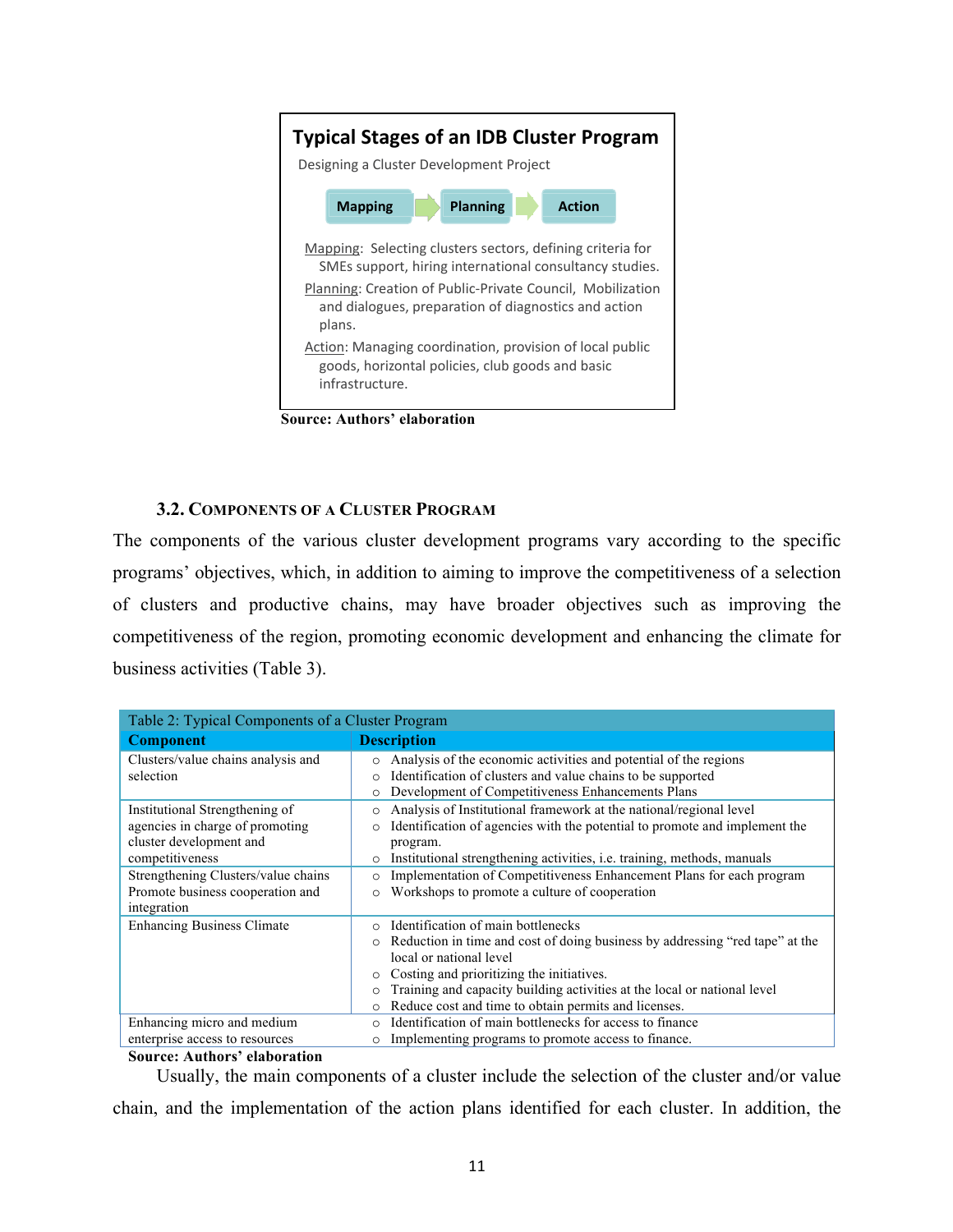programs may have components of institutional strengthening, promotion of overall business cooperation and integration, reforms to enhance the business climate. In addition, since one of the main bottlenecks for effective implementation is often access to resources, some programs include a component of access to finance.

#### **3.3. STRUCTURE OF FINANCING OF A CLUSTER PROGRAM**

The structure of financing of a typical cluster program varies according to the needs of the country (region), but it usually has a strong component of local counterpart to finance cluster activities. This counterpart is usually provided by the private participants, and offers an important indirect advantage. In fact, this indeed enhances the probability of success of a program since private agents, which are usually small and do not have many available resources, face clear opportunity costs, and need to see the clear benefits of co-investing with the government in a joint venture.



**Source: Authors' elaboration**

The Multilateral Investment Fund (MIF), which is also part of the IDB Group, has also been active for many years in cluster development programs in Latin America. Differently from the IDB cluster development described here, the MIF programs are financed with grants and focus on one or two specific clusters, with the initiatives managed by a private sector counterpart, typically a chamber of commerce or a producers' association.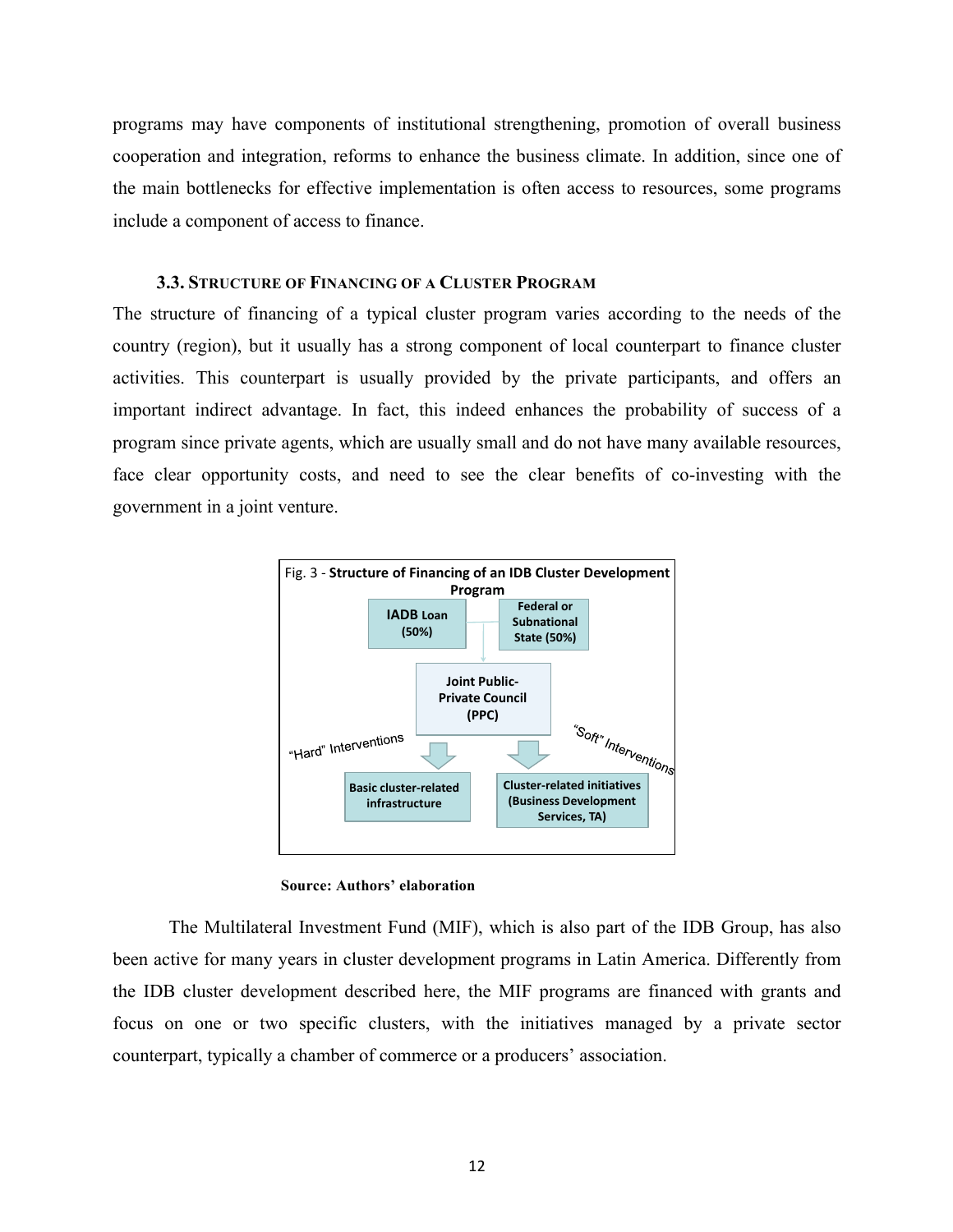#### **3.4. GOVERNANCE STRUCTURE AND TYPOLOGY OF IMPLEMENTATION ARRANGEMENTS**

One of the most challenging aspects of cluster development programs is the complexity of implementation arrangements. Usually a national or local public institution administers the program through an executing Agency. This can be a governmental agency in charge of promotion of private sector development and competitiveness at the national or local levels, or a unit created in the Ministry in charge. In addition, the executing agency is usually in charge also of the coordination between the different public entities both at the national and sub-national levels.

The strategic guidelines, the strategy of the interventions and the monitoring of the program results is typically carried out by a Public-Private strategic council. The selection and number of participants and the legal nature of the Council are defined on a case by case basis. However, usually strategic actors from both the public and the private sector are part of the Council. In some cases, each cluster will have its own governance structure that feeds the Council with demands and ideas. The strategic council will in turn reflect the governance structure underlying the interests of local actors. Thus, in different instances it may happen that different entities offer the better locus of governance, like a University, or an Association or Government Agency.

The entrepreneurs and businessmen participate as beneficiaries of the Program, and may have access to the resources of the cluster program according to a pre-defined set of criteria. These resources are used to finance projects that are selected to support the Strategic Objectives of the *Plan for Enhancing Competitiveness* of the Cluster. These projects are to be presented in association among various participants in the cluster, and need to be sustainable, both in financial and environmental and social terms, and to be innovative and benefit the cluster as a whole, generating externalities and local public goods.

Usually, these programs involve more than one cluster depending on the size of the region and its economic characteristics. The selection of the cluster will also correspond to a series of criteria defined by the counterpart governments, that for example may prefer to support mature clusters with unemployment problems or facing the challenge of an unfavorable business cycle or of a structural change in the nature of the business, its technology and demand, or rather new clusters with potential for growth and innovation and structural change to diversify and specialize in non-traditional sectors

13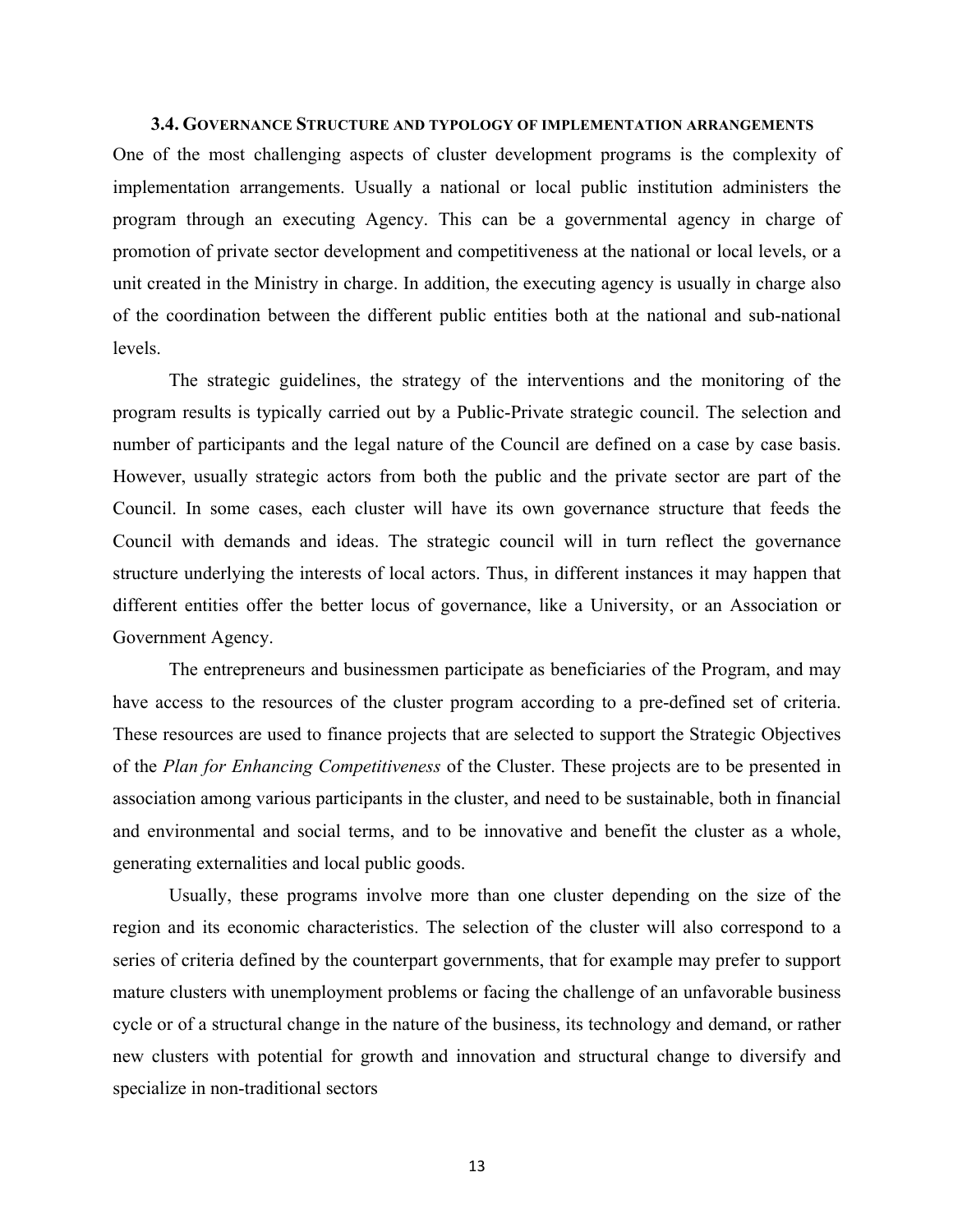Figure 4 portrays a typical institutional structure of a cluster development program. The Executing Agency interacts with a public-private Council that sets the strategic objectives and monitors the program. Resources are allocated by the executing agency to carry out various activities instrumental to promoting the competitiveness and development of the cluster, like for example the provision of business development services, the investment in club goods infrastructure, or the offer of specialized consulting services. Private firms participate in the program, and collaborate to create and maintain the governance of the cluster, in collaboration with other relevant organizations such as government agencies, research centers and universities.



**Source: Authors' elaboration**

#### **4. QUESTIONS, LESSONS AND CHALLENGES**

The debate on the evaluation of the impact of cluster programs is still open, as well as on the most appropriate forms of implementation and governance to ensure the highest probability of success in achieving the desired objectives.

The recent experience of the IDB in promoting clusters in several countries in Latin America offers useful lessons and poses relevant questions that will need to be addressed in future applied research. Some of these experiences have been analyzed by ECLAC (Ferraro,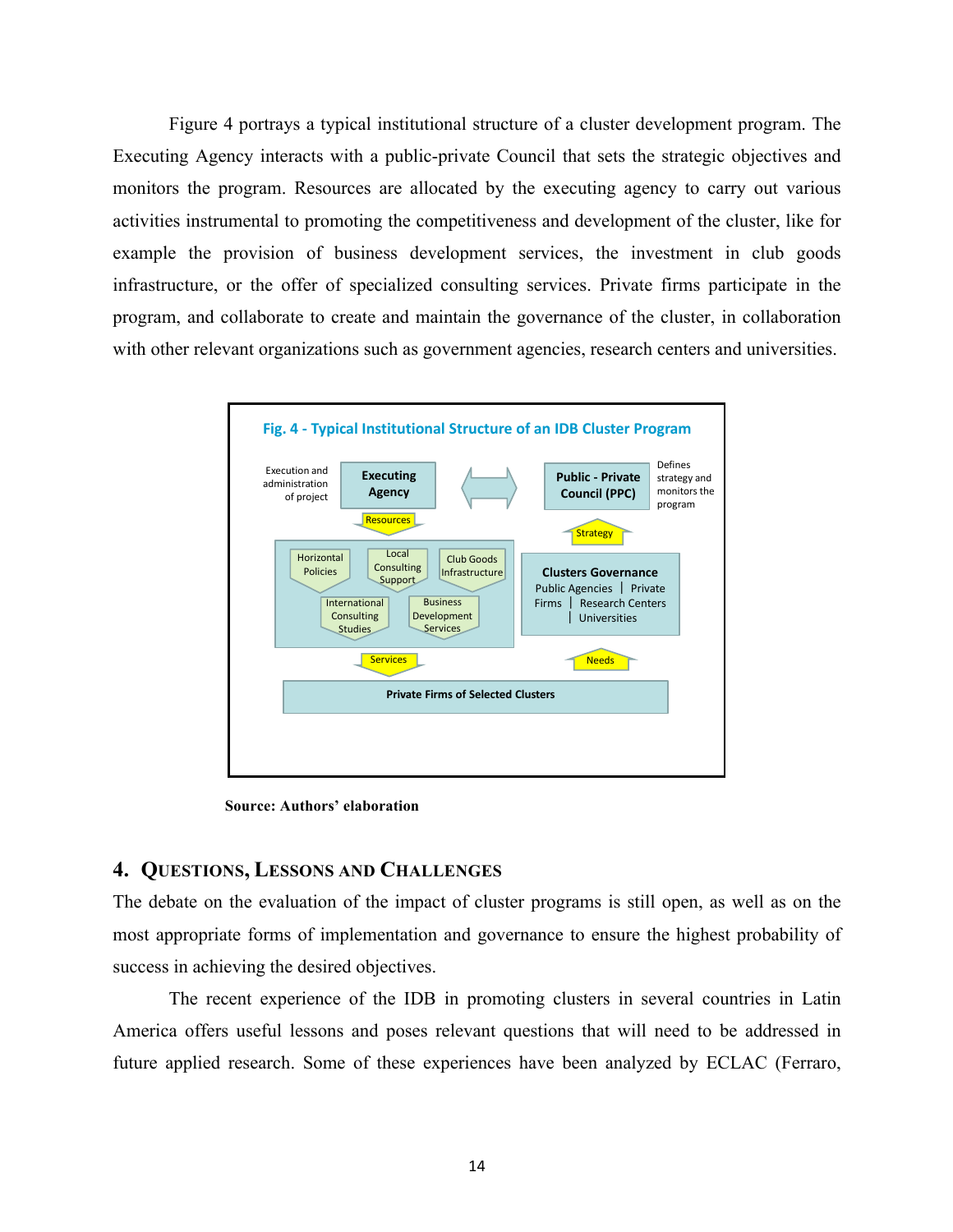2010) with evidence on Argentina, Brazil, Chile, and El Salvador, that proposes the following insights and interpretations.

Programs are often very diverse: they have different origins, follow different evolutionary paths and sometimes benefit from the feed-back from earlier experiences. However, although programs often respond to the different objectives of public policies, they usually share one common achievement: they succeeded in creating public and private "spaces", more or less institutionalized, to negotiate, design and implement projects with shared benefits and externalities.

In all these experiences governments have always taken the leadership to initiate the cluster programs and provide the tools and at least part of the financing. Cluster programs need to enjoy the highest possible Government priority and the coordination with other Government bodies and with other productive sectors is essential. However, after this Government initiative, the actual implementation of programs and instruments has been clearly guided by the demand of firms and regions. In other words, the public sector sets the "menu" of options, whilst the private sector chooses and puts it into motion.

Institutional intermediaries between governments and actors have often helped manage and correct "apathy" and information gaps. In several instances, research organizations and universities have started offering new services relevant to the productive sector, with infrastructures and knowledge previously unexploited. At the same time, Governments have fostered the creation and technical training of professionals and technical experts that now represent an asset in several clusters.

Most importantly, as a result of the many cluster development programs implemented in several regions in Latin America and the Caribbean, new capabilities to manage complex projects requiring governance, group decision-making, collective actions, complementarities and coordination have been created. Such experiences have helped put in place new public-public and public-private processes relevant to production and competitiveness.

In terms of the actual management and implementation of cluster development programs, some useful lessons have also been learnt. Thus, essential elements of the programs' success appear to be the involvement of the community and the private sector with the program since the initial design stages, as well as the establishment of open channels of communication between the public officials that manage the program, the public and private members of the strategic

15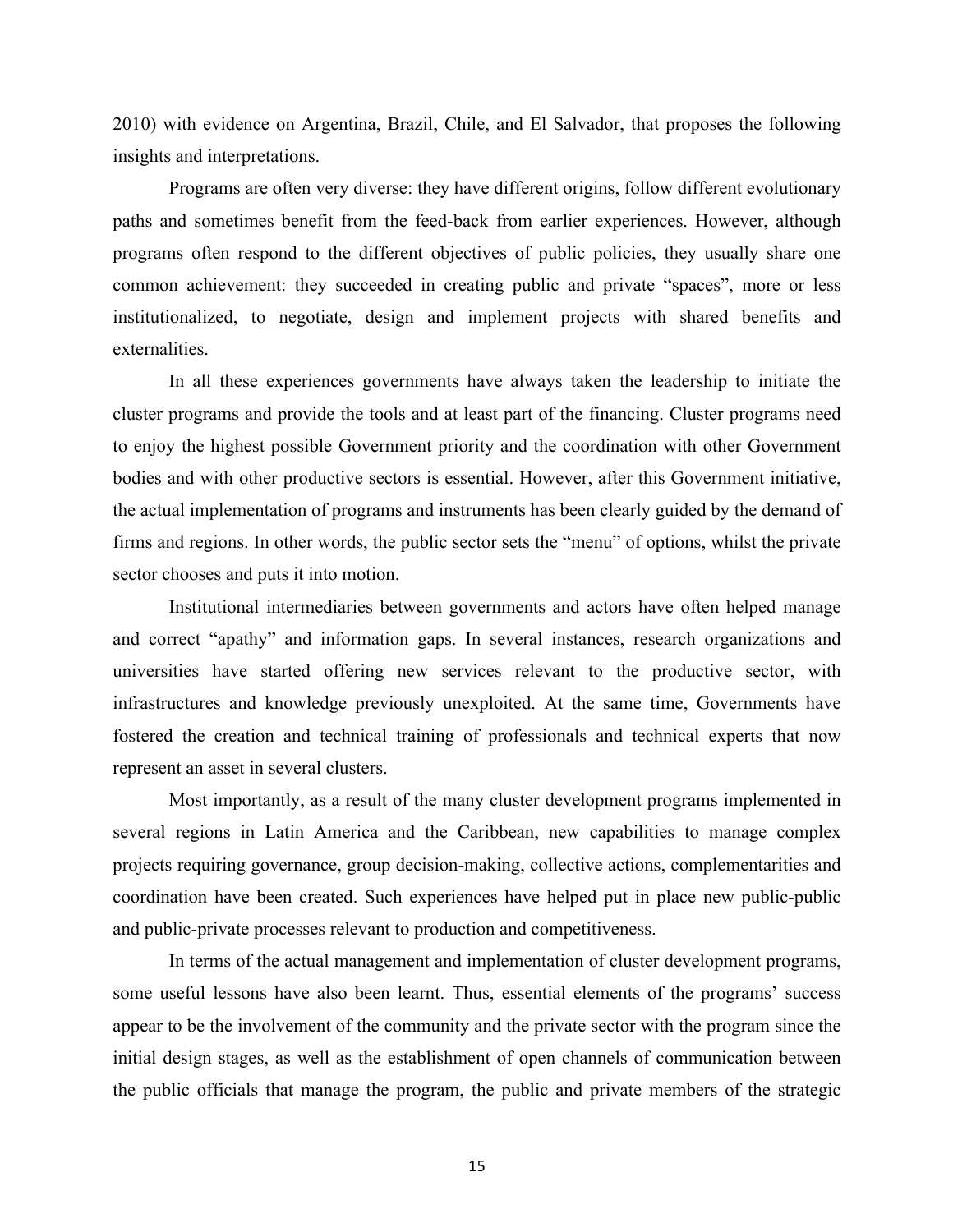council and with the private sector and the civil society. However, the cluster governance does not necessarily need to encompass and engage all firms in all activities, but primarily the set of the business sector that is most committed.

Moreover, an important condition for success of the program is a well defined vision for the short, medium and long term position of the cluster, often carried out with the support of an international expert that will provide benchmarks of the industry and the state of the art of both the technology and market demands in the global context. Local knowledge and experience always needs to complement foreign ones, in order to reduce the risk of capture of most benefits of the program by a minority of participants, minimize the danger of path dependence and passive attachment to suboptimal habits, and exploit the opportunities offered by the links with GVCs.

The clear definition of criteria for the selection of the initiatives and of the local public goods to be financed by the program, including business plans showing the long term sustainability of the proposed activity, also remarkably help.

In sum, cluster programs offer remarkable development potential, provided that they are consistent with the whole system of PSD policy support. They represent an important opportunity to remedy the coordination failures that constantly hinder the process of economic development.

A widespread evidence for a large number of projects reveals that there is no single recipe for a cluster development program to be successful everywhere and all the time. However, continuous learning from experience and improvements from feed-backs of such learning into the design and implementation of future programs allow improving the effectiveness and impact of cluster programs. New methods are being developed at the IDB to improve this capability to learn from operations and to assess the impact of these programs. This includes a variety of techniques ranging from applied econometrics to social network analyses and case-studies (Giuliani and Pietrobelli, 2011), and these techniques are being employed and tested with empirical evidence and with the support of practitioners and program managers.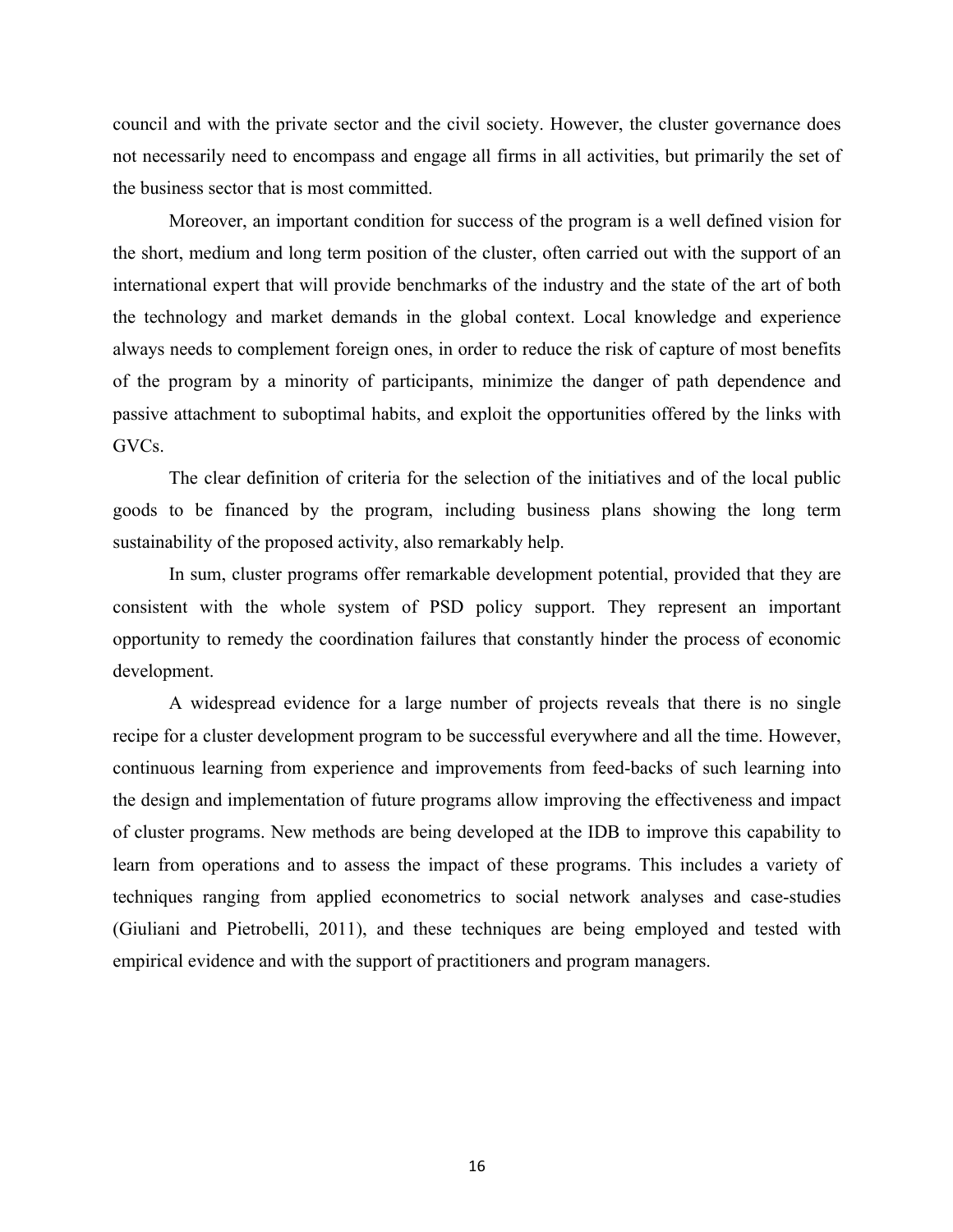#### **REFERENCES**

- Aghion P., Boulanger J., Cohen E., 2011, "Rethinking Industrial Policy", *Bruegel* Policy Brief Issue 2011/04, June. http://www.bruegel.org/download/parent/566-rethinking-industrialpolicy/file/1417-rethinking-industrial-policy/ Accessed 07.15.2011.
- Altenburg T. and Meyer.Stamer J. (1999), "How to Promote Clusters: Policy Experiences from Latin America", *World Development* Vol.27 No.9: 1693-1713.
- Angelelli P., Llisterri J.J., 2002, "Guía operativa para programas de competitividad para la pequeña y mediana impresa", Serie de Buenas Prácticas del Departamento de Desarrollo Sostenible, División de Micro, Pequeña y Mediana Empresa, IADB, Washington D.C..
- Becattini G., Bellandi M., De Propis L. (Eds.) (2009). *A Handbook of Industrial Districts*, Cheltenham: Edward Elgar.
- Cassiolato J.E., Lastres H.M.M., Maciel M.L. (Eds.), 2003, *Systems of Innovation and Development: Evidence from Brazil*, Cheltenham, Edward Elgar.
- Ceglie G., Dini M. (2000). "SME clusters and network development in developing countries: The experience of UNIDO", *PDS Technical Working Papers*, Private Sector Development Branch, UNIDO: Vienna.
- Das K. Ed., 2005, *Indian Industrial Clusters*, Ashgate Publisher.
- Ferraro C. (ed.), 2010, *Clusters y políticas de articulación productiva en América Latina*, Santiago de Chile, ECLAC United Nations.
- Gereffi G. (1999). "International trade and industrial upgrading in the apparel commodity chain", *Journal of International Economics*, Vol. 48: 37-70.
- Gereffi G., Kaplinsky R. (2001). "The value of value chains", Special issue of *IDS Bulletin*, 32.
- Giuliani E. and Pietrobelli C., 2011, "Social Network Analysis Methodologies for the Evaluation of Cluster Development Programs", IDB Technical Note, October, http://www.iadb.org/publications/search.cfm?docType=Technical%20Notes.
- Giuliani E., Pietrobelli C., Rabellotti R., 2005 "Upgrading In Global Value Chains: Lessons From Latin American Clusters", *World Development*, Vol.33(4), pp. 549–73.
- Guerrieri P. and Pietrobelli C., (2006), "Old and New Forms of Clustering and Production Networks in Changing Technological Regimes: Contrasting Evidence from Taiwan and Italy", *Science, Technology and Society*, vol.11, no.1 Jan-June.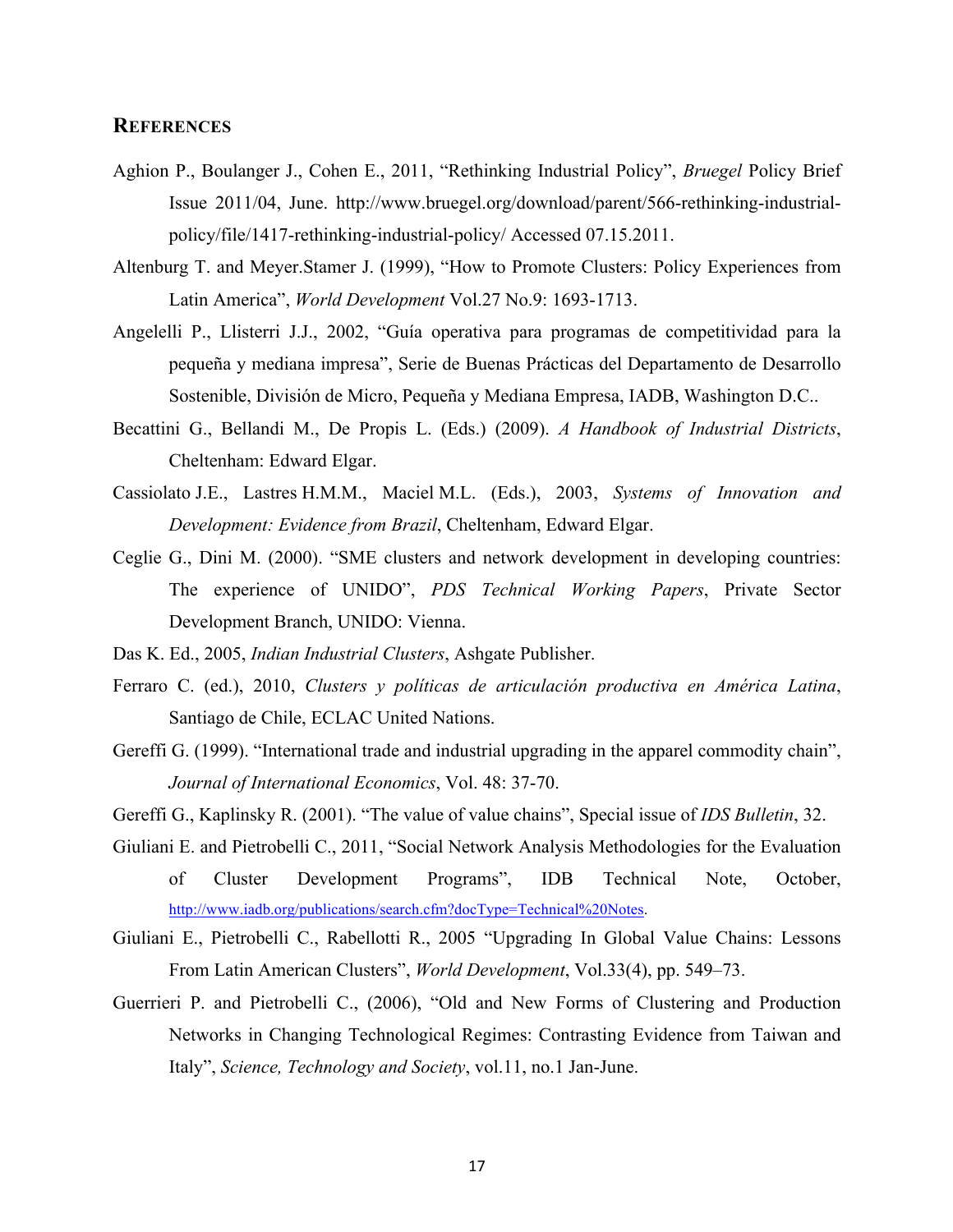- Guerrieri P., Iammarino S. and Pietrobelli C. (2001) *The Global Challenge to Industrial Districts: SMEs in Italy and Taiwan*, Cheltenham, UK and Lyme, US: Edward Elgar.
- Harrison, A., and A. Rodriguez-Clare, 2010. "Trade, Foreign Investment, and Industrial Policy for Developing Countries," *Handbook of Development Economics*, vol. 5, pp. 4039-4213.
- Hausmann, R. and D. Rodrik (2003), "Economic Development as Self-Discovery," *Journal of Development Economics*, December (formerly NBER Working Paper No. 8952).
- Hausmann R., Hwang J., Rodrik D., 2007, "What You Export Matters", *Journal of Economic Growth*, Vol.12, No.1, pp.1-25.
- Lin, J.Y., 2010. New Structural Economics: A Framework for Rethinking Development, *Policy Research Working Papers*, no. 5197, Washington D.C., World Bank.
- Lin, J.Y., 2009. *Economic Development and Transition: Thought, Strategy, and Viability*, Cambridge: Cambridge University Press.
- Lin, J.Y. and H. Chang, 2009. "DPR Debate: Should Industrial Policy in Developing Countries Conform to Comparative Advantage or Defy It?", *Development Policy Review*, Vol. 27, No. 5, pp. 483-502.
- Markusen A. (1996). "Sticky Places in Slippery Space: A Typology of Industrial Districts", *Economic Geography*, Vol. 72: 293-313.
- Marshall A. (1920). *Principles of Economics*, 8th edn., London: Macmillan (1st ed. 1890).
- Melo A., Rodríguez-Clare A., 2006, "Productive Development Policies and Supporting Institutions In Latin America and The Caribbean" *Inter-American Development Bank, Competitiveness Studies Series*, WP C-106, February.
- Nadvi K. (1999) "The Cutting Edge: Collective efficiency and international competitiveness in Pakistan", *Oxford Development Studies*, Vol.27, No.1: 81-107.
- Nadvi K. and Barrientos S., 2004, "Industrial Clusters and Poverty reduction. Towards a methodology for poverty and social impact assessment of cluster development initiatives", Vienna: UNIDO http://www.unido.org/fileadmin/user\_media/Services/PSD/Clusters\_and\_Networks/publications/industrial Clustersandpoverty\_NADVI.pdf
- Nadvi K., Schmitz H. (1994). "Industrial Clusters in Less Developed Countries: Review of Experiences and Research Agenda", *IDS Discussion Paper*, 339, Institute of Development Studies, Brighton: University of Sussex.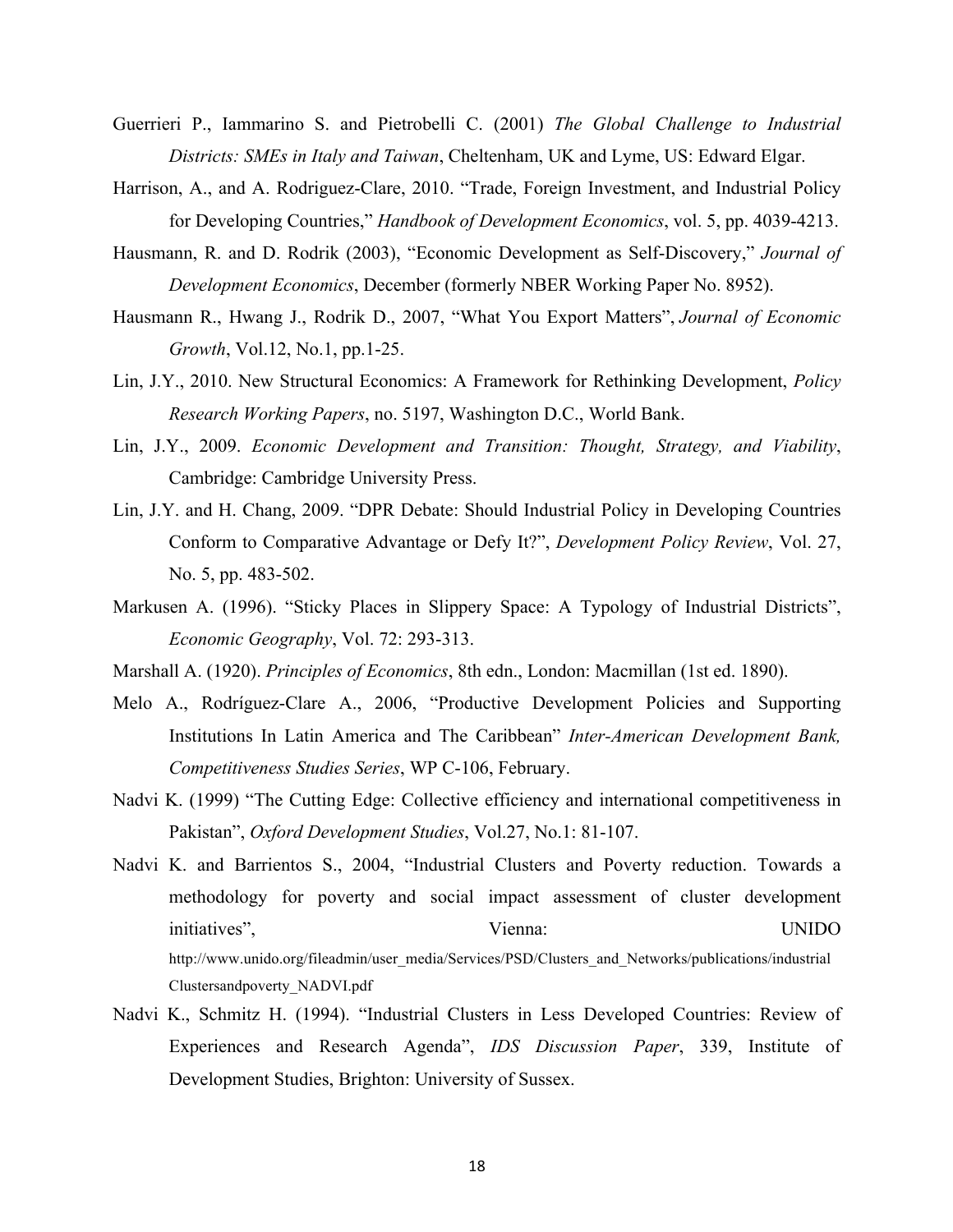- Nadvi K., Schmitz H. (eds.), (1999). "Industrial Clusters in Developing Countries", Special Issue of *World Development*, Vol. 27, No.9.
- Niosi J., 2011, *Regional Systems of Innovation*, Cheltenham, UK: Edward Elgar.
- Oyelaran-Oyeyinka B. and McCormick D. (Eds.), 2007, *Industrial Clusters and Innovation Systems in Africa: Institutions, Markets and Policy* United Nations University Press.
- Pietrobelli C., 2012, "Cluster and the Coordination of Private Sector Development Policies", in Reis J. et al. (eds.) *Growth, Competitiveness and Role of Government Policies*, Washington DC: The World Bank, forthcoming.
- Pietrobelli C., 2008, "Cluster policies in India", mimeo for UNIDO, New Delhi and Vienna, United Nations.
- Pietrobelli C., van Oyen L., Dobinger J., 2010, *Independent Thematic Evaluation of the UNIDO Cluster and Networking Development Initiatives*, UNIDO, United Nations, Vienna. http://www.unido.org/fileadmin/user\_media/About\_UNIDO/Evaluation/Project\_reports/e -book\_cluster-report.PDF
- Pietrobelli, C. and Rabellotti, R., (2011) "Global Value Chains Meet Innovation Systems: Are There Learning Opportunities for Developing Countries?" *World Development* Vol. 39, No. 7, pp. 1261–9.
- Pietrobelli, C. and Rabellotti, R. (Eds.) (2007) *Upgrading in Clusters and Value Chains in Latin America*, Harvard University Press.
- Pietrobelli, C. and Rabellotti, R. (2005), "Un enfoque sectorial de políticas para clusters y cadenas de valor en América Latina", in M.D.Parrilli, P.Bianchi, R.Sugden (eds.), *Alta Tecnología, Productividad y Redes. Un enfoque sistémico para el desarrollo de las pequeñas y medianas empresas*, El Colegio de Tlaxcala A.C., Mexico.
- Pietrobelli C. and Rabellotti R. (2004) "Upgrading in Clusters and Value Chains in Latin America. The Role of Policies" *Sustainable Development Department Best practices series*; MSM-124, January, http://www.iadb.org/sds/publication/publication\_3586\_e.htm and in Spanish (February 2005, http://www.iadb.org/sds/mic/publication/publication 159 3586 s.htm )
- Pietrobelli C. and Sverrisson Á. (eds.) (2003) *Linking Local and Global Economies: The Ties that Bind*. London and New-York: Routledge.